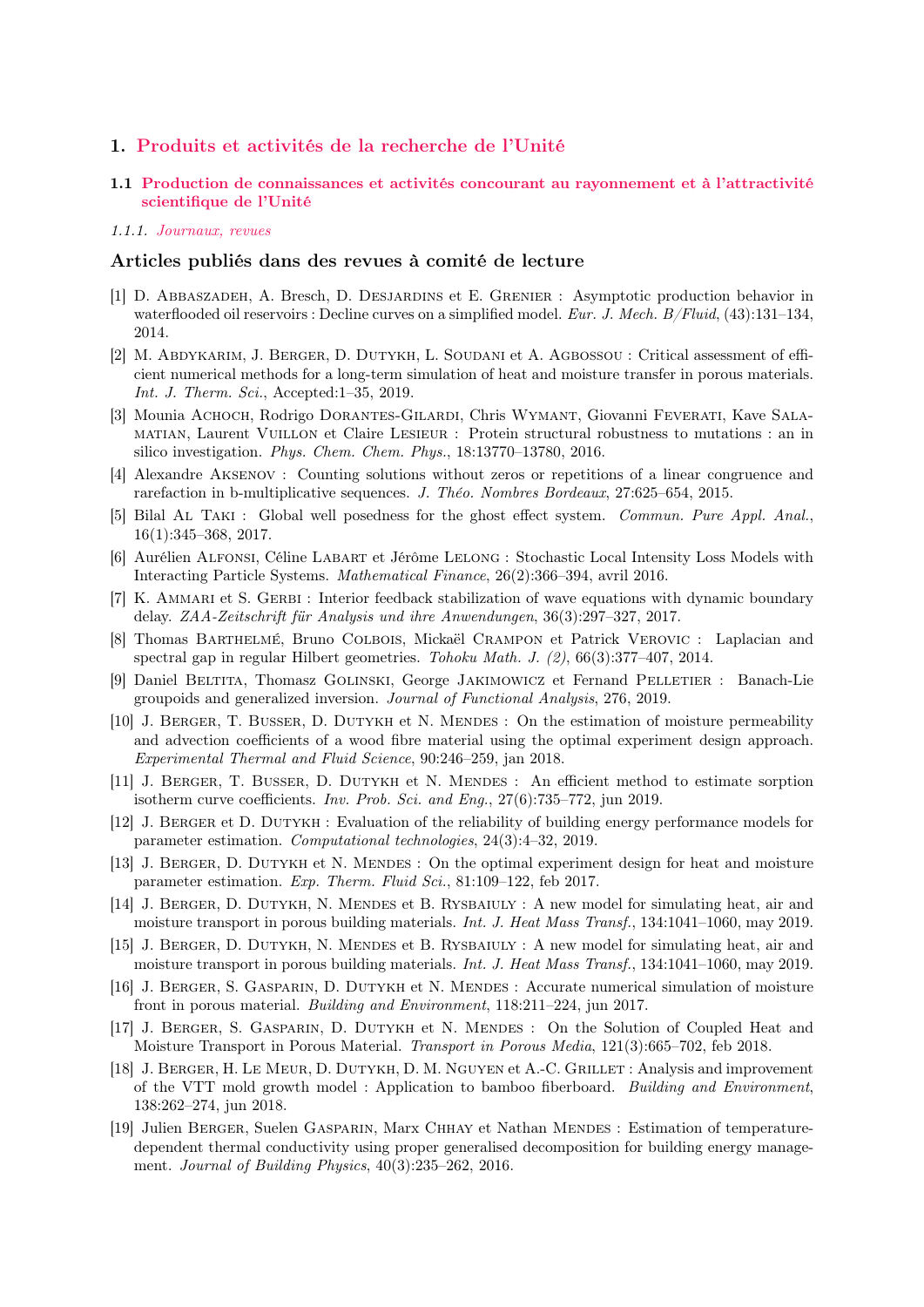- [20] Peter BETTYANI et Karim NOUR : Strong normalization of lambda-sym-prop and lambda bare-mumu tilde\*-calculi. Logical Methods in Computer Science, 13:1–22, 2017.
- [21] Peter BETTYANI et Karim NOUR : An estimation for the lengths of reduction sequences of the lambda-mu-rho-theta-calculus. Logical Methods in Computer Science, 14:1–35, 2018.
- [22] Frédéric Bihan : Maximally positive polynomial systems supported on circuits. J. Symbolic Comput., 68(part 2):61–74, 2015.
- [23] Frédéric Bihan : Irrational mixed decomposition and sharp fewnomial bounds for tropical polynomial systems. Discrete Comput. Geom., 55(4):907–933, 2016.
- [24] Frédéric Bihan et Alicia Dickenstein : Descartes' rule of signs for polynomial systems supported on circuits. Int. Math. Res. Not. IMRN, 22:6867–6893, 2017.
- [25] Frédéric Bihan, Alicia Dickenstein et Magalí Giaroli : Lower bounds for positive roots and regions of multistationarity in chemical reaction networks.  $\hat{A}$  paraître dans Journal of Algebra, [arXiv:1807.05157](https://arxiv.org/abs/1807.05157), 30 pages, 2018.
- [26] Frédéric Bihan, Alicia Dickenstein et Magali Giarolli : Regions of multistationarity in cascades of Goldbeter-Koshland loops. A. J. Math. Biol., [arXiv:1807.08400](https://arxiv.org/abs/1807.08400), 78(1115), 2019.
- [27] Frédéric Bihan et Boulos El Hilany : A sharp bound on the number of real intersection points of a sparse plane curve with a line. J. Symbolic Comput., 81:88–96, 2017.
- [28] Frédéric Bihan, Francisco Santos et Pierre-Jean Spaenlehauer : A Polyhedral Method for Sparse Systems with Many Positive Solutions. SIAM J. Appl. Algebra Geom., 2(4):620–645, 2018.
- [29] Frédéric Bihan et Ivan Soprunov : Criteria for strict monotonicity of the mixed volume of convex polytopes. À paraître dans Advances in Geometry, [arXiv:1702.07676](https://arxiv.org/abs/1702.07676), 18 pages, 2017.
- [30] Marcin BILSKI, Krzysztof KURDYKA, Adam PARUSIŃSKI et Guillaume ROND : Higher order approximation of analytic sets by topologically equivalent algebraic sets. Math. Z., 288(3-4):1361–1375, 2018.
- [31] B. Bogosel, D. Bucur et A. Giacomini : Optimal shapes maximizing the Steklov eigenvalues. SIAM J. Math. Anal., 49(2):1645–1680, 2017.
- [32] Beniamin Bogosel : The method of fundamental solutions applied to boundary eigenvalue problems. J. Comput. Appl. Math., 306:265–285, 2016.
- [33] Beniamin BOGOSEL : A geometric proof of the Siebeck-Marden theorem. Amer. Math. Monthly, 124(5):459–463, 2017.
- [34] Beniamin BOGOSEL : The Steklov spectrum on moving domains. Appl. Math. Optim., 75(1):1–25, 2017.
- [35] Beniamin BOGOSEL, Dorin BUCUR et Ilaria FRAGALÀ : Phase field approach to optimal packing problems and related cheeger clusters. Applied Mathematics and Optimization (accepted), 2018.
- [36] Beniamin BOGOSEL et Édouard OUDET : Qualitative and numerical analysis of a spectral problem with perimeter constraint. SIAM J. Control Optim., 54(1):317-340, 2016.
- [37] Beniamin BOGOSEL et Bozhidar VELICHKOV : A multiphase shape optimization problem for eigenvalues : qualitative study and numerical results. SIAM J. Numer. Anal., 54(1):210–241, 2016.
- [38] Jean-Daniel Boissonnat, Karthik C. S. et Sébastien Tavenas : Building efficient and compact data structures for simplicial complexes. Algorithmica, 79(2):530–567, 2017.
- [39] Nicolas Bonneel, David Coeurjolly, Pierre Gueth et Jacques-Olivier Lachaud : Mumford-shah mesh processing using the ambrosio-tortorelli functional. Computer Graphics Forum, 37(7):75–85, 2018.
- [40] O. Bonnefon, J. Coville, J. Garnier, F. Hamel et L. Roques : The spatio–temporal dynamics of neutral genetic diversity. Ecol. Complexity, 20:282–292, 2014.
- [41] O. Bonnefon, J. Coville, J. Garnier et L. Roques : Inside dynamics of solutions of integrodifferential equations. Discrete Contin. Dyn. Syst. Ser. B, 19(10):3057–3085, 2014.
- [42] Robert BONNET et Arkady LEIDERMAN : Countable successor ordinals as generalized ordered topological spaces. Topology Appl., 241:197–202, 2018.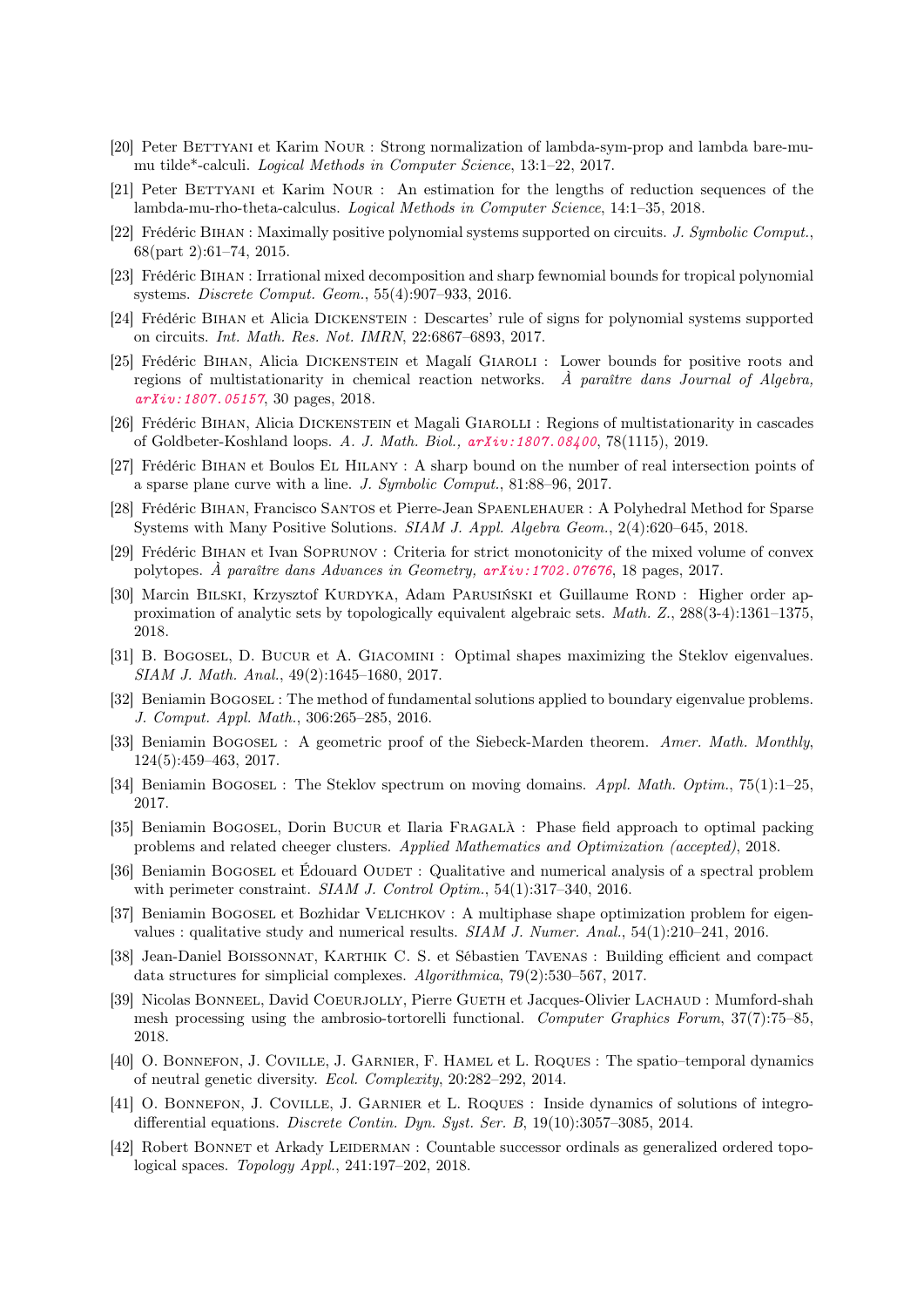- [43] E. Bouin, J. Garnier, C. Henderson et F. Patout : Thin front limit of an integro-differential fisher-kpp equation with fat-tailed kernels. *SIAM Journal on Mathematical Analysis*, 50(3):3365–3394, 2018.
- [44] C. BOURDARIAS, M. ERSOY et S. GERBI : Unsteady flows in non uniform closed water pipes : a full kinetic approach. Numerische Mathematik, 128(2):217–263, 2014.
- [45] C. BOURDARIAS, S. GERBI et R. LTEIF : A numerical scheme for an improved green-naghdi model in the camassa-holm regime for the propagation of internal waves. Computers  $\mathscr{C}$  Fluids, 156:283–304, 2017.
- [46] C. BOURDARIAS, M. GISCLON et S. JUNCA : Fractional by spaces and first applications to scalar conservation laws. Journal of Hyperbolic Differential Equations, 11(4):655–677, 2014.
- [47] C. BOURDARIAS, M. GISCLON, S. JUNCA et Y-J. PENG : Eulerian and Lagrangian formulations in  $BV^s$  for gas-solid chromatography. Communications in Mathematical Sciences, 14(6):1665–1685, 2016.
- [48] C. E. Bréhier, P.-E. Chaudru de Raynal, V. Lemaire, F. Panloup et C. Rey : Numerical methods for stochastic differential equations : two examples. ESAIM : ProcS, 51:272–292, 2015.
- [49] D. Bresch, M. Colin, K. Msheik, P. Noble et X. Song : BD entropy and Bernis-Friedman entropy. C.R. Acad Sciences Maths, (357):1–6, 2019.
- [50] D. BRESCH, F. COUDERC, P. NOBLE et J.-P. VILA : A generalization of the quantum bohm identity : hyperbolic cfl condition for euler-kortewe equations. C.R. Acad. Sciences Maths, (354):39–43, 2016.
- [51] D. Bresch, B. Desjardins et E. Zatorska : Two-velocity hydrodynamics in fluid mechanics, part ii : Existence of global κ-entropy solutions to compressible Navier-Stokes system with degenerate viscosities. J. Math Pures Appl., (104):801–836, 2015.
- [52] D. Bresch, V. Giovangigli et E. Zatorska : Two-velocity hydrodynamics in fluid mechanics, part i : Well posedness for zero Mach number systems. J. Math Pures Appl., (104):762–800, 2015.
- [53] D. BRESCH et M. HILLAIRET : A compressible multifluid system with new physical relaxations terms. À paraître dans Ann. Sci. Éc. Norm. Supér., 2019.
- [54] D. Bresch et P.-E. Jabin : Global weak solutions of pdes for compressible media : A compactness criterion to cover new physical situations. Springer INdAM Serie, special issue dedicated to G. Metivier, Edf Colombini, D. Del Santo, D. Lannes, pages 33–54, 2017.
- [55] D. Bresch, P. B. Mucha et E. Zatorska : Finite-energy solutions for compressible two-fluid stokes system. Arch Rational Mech Anal., 2018.
- [56] D. Bresch, P. Noble et J.-P. Vila : Relative entropy for compressible Navier- Stokes equations with density dependent viscosities and applications. C.R. Acad. Sciences Maths,  $(354):45-49, 2016$ .
- [57] D. Bresch, P. Noble et J.-P. Vila : Relative entropy for compressible Navier-Stokes equations with density dependent viscosities and applications. *ESAIM Proc and Surveys*,  $(58):40-57, 2017$ .
- [58] D. Bresch, C. Perrin et E. Zatorska : Singular limit of Navier-Stokes system leading to a free/congested zones two phase model. C.R. Acad. Sciences Maths., (352):685–690, 2014.
- [59] D. Bresch et C. Prange : Newtonian limit for weakly viscoelastic fluid flows. SIAM J. Math. Anal, pages 1126–1159, 2014.
- [60] D. Bresch et M. Renardy : Development of congestion in compressible flow with singular pressure. Asymptotic Analysis, (103):95–101, 2017.
- [61] Didier Bresch, Marguerite Gisclon et Ingrid Lacroix-Violet : On Navier-Stokes-Korteweg and Euler-Korteweg systems : Applications to quantum fluids models. Arch Rational Mech Anal. (accepted), 2019.
- [62] Didier Bresch et Pierre-Emmanuel Jabin : Global existence of weak solutions for compressible Navier-Stokes equations : thermodynamically unstable pressure and anisotropic viscous stress tensor. Ann. of Math. (2), 188(2):577–684, 2018.
- [63] Didier Bresch et Pierre-Emmanuel Jabin : Quantitative regularity estimates for advective equation with anelastic degenerate constraint. Proceedings ICM Brazil 2018, 2018.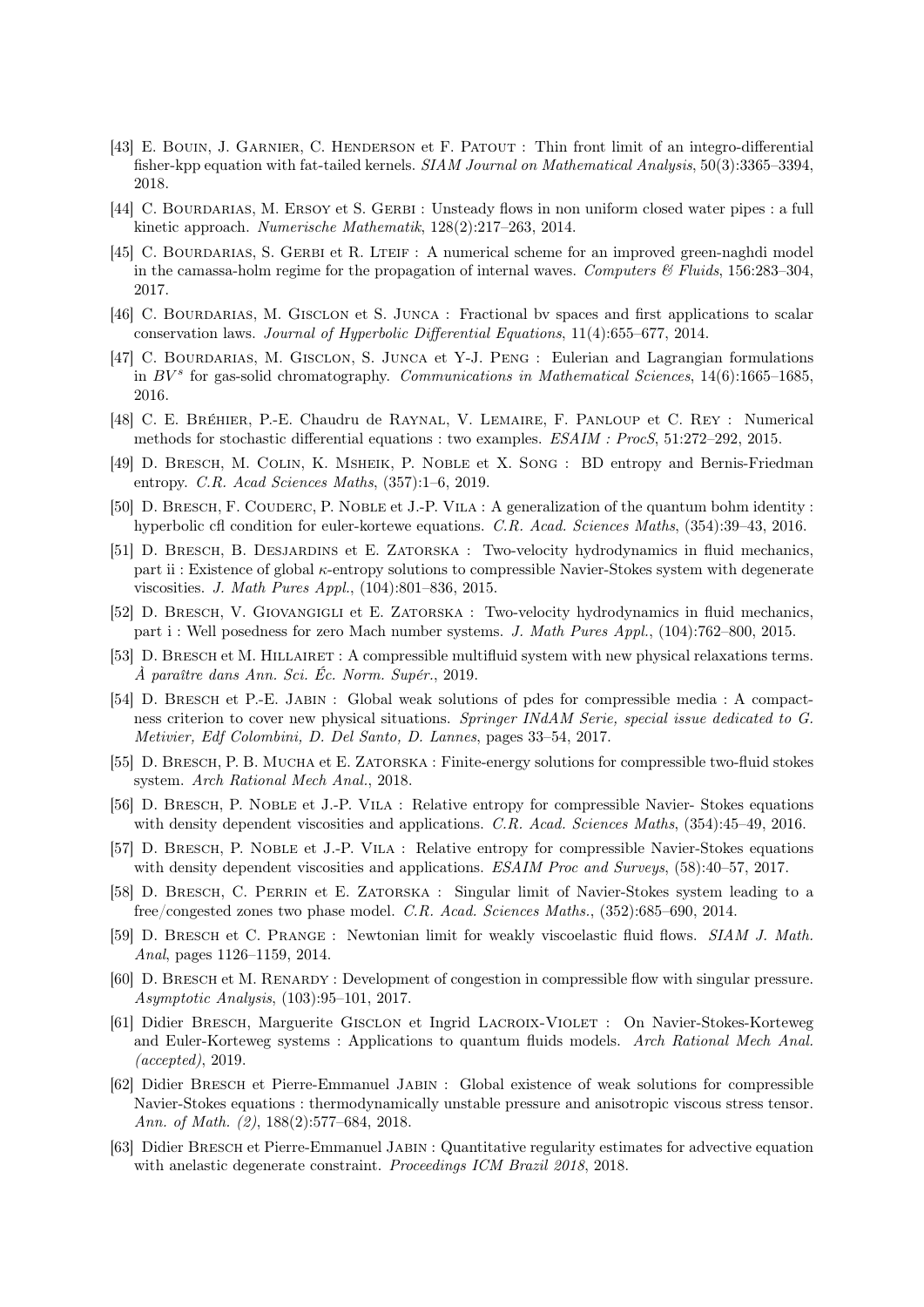- [64] Elie BRETIN, Roland DENIS, Jacques-Olivier LACHAUD et Edouard OUDET : Phase-field modelling and computing for a large number of phases. ESAIM : Mathematical Modelling and Numerical Analysis, 2019. Accepted, to appear (DOI https://doi.org/10.1051/m2an/201).
- [65] Ph. Briand et C. Labart : Simulation of BSDEs by Wiener chaos expansion. Ann. Appl. Probab., 24(3):1129–1171, 2014.
- [66] Philippe BRIAND, Romuald ELIE et Ying Hu : BSDEs with mean reflexion. Ann. Appl. Probab., 28(1):482–510, 2018.
- [67] D. Bucur et B. Velichkov : A free boundary approach to shape optimization problems. Philos. Trans. Roy. Soc. A, 373(2050):20140273, 15, 2015.
- [68] Dorin Bucur, Giuseppe Burrazzo et Carlo NITSCH : Symmetry breaking for a problem in optimal insulation. J. Math. Pures Appl. (9), 107(4):451–463, 2017.
- [69] Dorin Bucur, Giuseppe Buttazzo et Carlo Nitsch : Two optimization problems in thermal insulation. Notices Amer. Math. Soc., 64(8):830–835, 2017.
- [70] Dorin Bucur, Giuseppe Buttazzo et Bozhidar VELICHKOV : Spectral optimization problems for potentials and measures. SIAM J. Math. Anal., 46(4):2956–2986, 2014.
- [71] Dorin BUCUR, Vincenzo FERONE, Carlo NITSCH et Cristina TROMBETTI : Weinstock inequality in higher dimensions. à paraître dans J. Diff. Geom. [arXiv:1710.04587](https://arxiv.org/abs/1710.04587), 2019.
- [72] Dorin Bucur et Ilaria Fragalà : On the honeycomb conjecture for Robin Laplacian eigenvalues. Communications in Contemporary Mathematics (accepted), 0(0):1850007, 0.
- [73] Dorin Bucur et Ilaria Fragalà : Lower bounds for the Prékopa-Leindler deficit by some distances modulo translations. J. Convex Anal., 21(1):289–305, 2014.
- [74] Dorin Bucur et Ilaria Fragalà : Blaschke-Santaló and Mahler inequalities for the first eigenvalue of the Dirichlet Laplacian. Proc. Lond. Math. Soc. (3), 113(3):387–417, 2016.
- [75] Dorin Bucur et Ilaria Fragalà : A Faber-Krahn inequality for the Cheeger constant of N-gons. J. Geom. Anal., 26(1):88–117, 2016.
- [76] Dorin Bucur et Ilaria Fragalà : Reverse Faber-Krahn and Mahler inequalities for the Cheeger constant. Proc. Roy. Soc. Edinburgh Sect. A, 148(5):913–937, 2018.
- [77] Dorin Bucur, Ilaria Fragalà et Alessandro Giacomini : Optimal partitions for Robin Laplacian eigenvalues. Calc. Var. Partial Differential Equations, 57(5):Art. 122, 18, 2018.
- [78] Dorin Bucur, Ilaria Fragalà, Bozhidar Velichkov et Gianmaria Verzini : On the honeycomb conjecture for a class of minimal convex partitions. Trans. Amer. Math. Soc., 370(10):7149–7179, 2018.
- [79] Dorin Bucur et Alessandro Giacomini : Faber-Krahn inequalities for the Robin-Laplacian : a free discontinuity approach. Arch. Ration. Mech. Anal., 218(2):757–824, 2015.
- [80] Dorin Bucur et Alessandro Giacomini : The Saint-Venant inequality for the Laplace operator with Robin boundary conditions. Milan J. Math., 83(2):327–343, 2015.
- [81] Dorin Bucur et Alessandro Giacomini : Shape optimization problems with Robin conditions on the free boundary. Ann. Inst. H. Poincaré Anal. Non Linéaire, 33(6):1539–1568, 2016.
- [82] Dorin Bucur, Alessandro Giacomini et Paola Trebeschi : The Robin-Laplacian problem on varying domains. Calc. Var. Partial Differential Equations, 55(6):Art. 133, 29, 2016.
- [83] Dorin Bucur et Antoine HENROT : A new isoperimetric inequality for elasticae. J. Eur. Math. Soc.  $(JEMS), 19(11):3355-3376, 2017.$
- [84] Dorin BUCUR et Antoine HENROT : Maximization of the second non-trivial neumann eigenvalue. Acta Math. (accepted), 2019.
- [85] Dorin Bucur et Stephan Luckhaus : Monotonicity formula and regularity for general free discontinuity problems. Arch. Ration. Mech. Anal., 211(2):489–511, 2014.
- [86] Dorin Bucur et Dario Mazzoleni : A surgery result for the spectrum of the Dirichlet Laplacian. SIAM J. Math. Anal., 47(6):4451–4466, 2015.
- [87] Dorin Bucur, Dario Mazzoleni, Aldo Pratelli et Bozhidar Velichkov : Lipschitz regularity of the eigenfunctions on optimal domains. Arch. Ration. Mech. Anal., 216(1):117–151, 2015.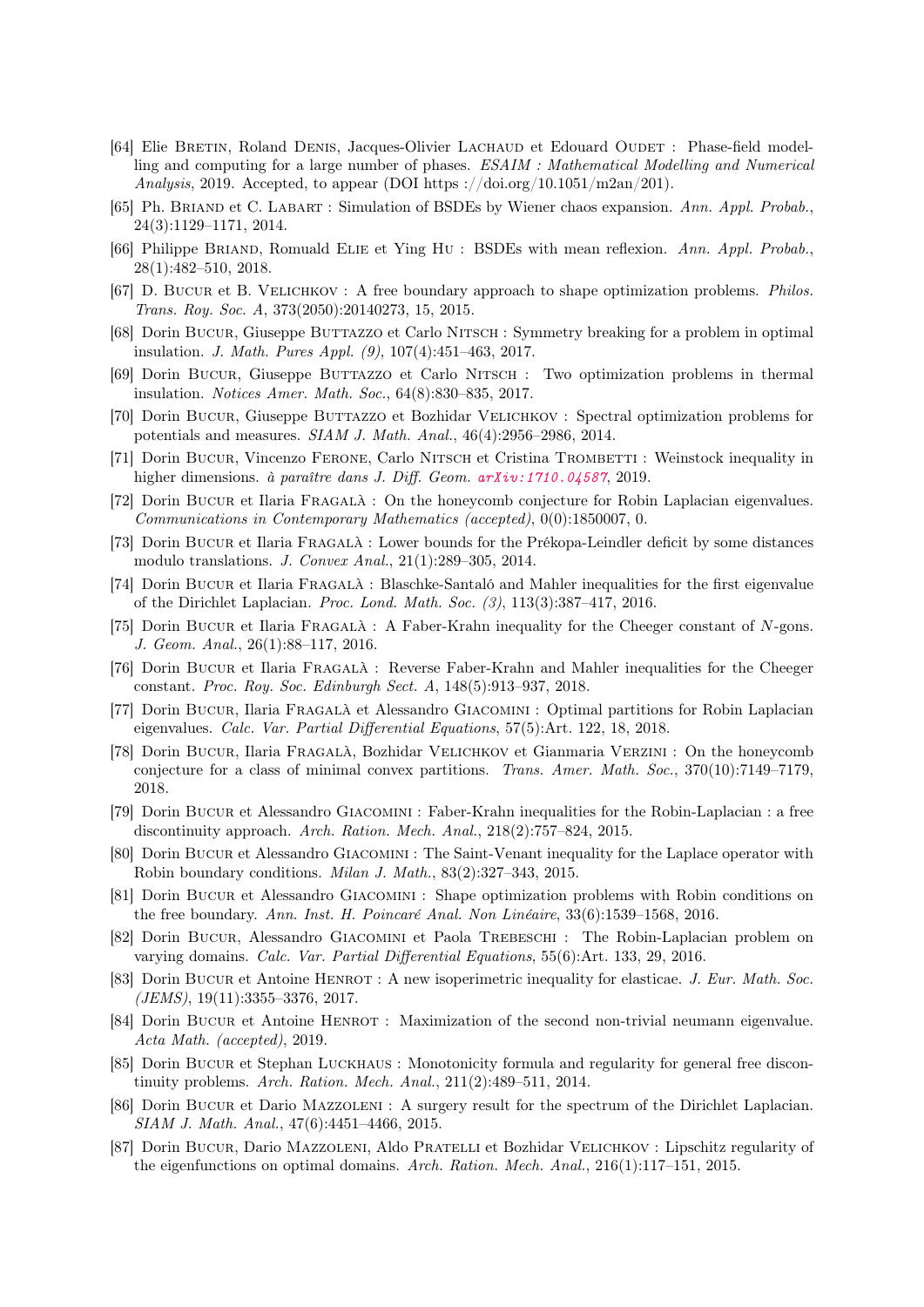- [88] Dorin Bucur et Bozhidar Velichkov : Multiphase shape optimization problems. SIAM J. Control Optim., 52(6):3556–3591, 2014.
- [89] Patrick Cabau et Fernand Pelletier : Integrability on direct limit of Banach manifolds. À paraître dans Ann. Faculté des sciences Toulouse, [arXiv:140.371v3](https://arxiv.org/abs/140.371v3), 2019.
- [90] Thomas Caissard, David Coeurjolly, Jacques-Olivier Lachaud et Tristan Roussillon : Laplace–Beltrami operator on digital surfaces. Journal of Mathematical Imaging and Vision, pages 1–21, Aug 2018.
- [91] Jean-Baptiste Campesato, Toshizumi Fukui, Adam Parusiński et Krzysztof Kurdyka : Arc spaces, motivic measure and Lipschitz geometry of real algebraic sets.  $\hat{A}$  paraître dans Math. Annalen, [arXiv:1807.05160](https://arxiv.org/abs/1807.05160), 36 pages, 2018.
- [92] J.-G. Caputo et D. Dutykh : Nonlinear waves in networks : model reduction for sine-Gordon. Phys. Rev. E, 90:022912, 2014.
- [93] J.-G. Caputo, D. Dutykh et B. Gleyse : Coupling conditions for the nonlinear shallow water equations in forks. Symmetry, 11(3):434, 2019.
- [94] F. Carbone, D. Dutykh et G. A. El : Macroscopic dynamics of incoherent soliton ensembles : Soliton gas kinetics and direct numerical modelling. EPL (Europhysics Letters), 113(3):30003, feb 2016.
- [95] Annette Casagrande et Laurent Vuillon : Sciences humaines et sociales et méthodes du numérique, un mariage heureux ? Les Cahiers du numérique, 13(3-4):115–136, 2017.
- [96] Pierrette Cassou-Noguès et Michel Raibaut : Newton transformations and the motivic Milnor fiber of a plane curve. Singularities, Algebraic Geometry, Commutative Algebra, and Related Topics : Festschrift for Antonio Campillo on the Occasion of his 65th Birthday, Springer International Publishing, pages 145–189, 2018.
- [97] Jorge Cely et Michel Raibaut : On the commutativity of pull-back and push-forward functors on motivic constructible functions. A paraître dans The Journal of Symbolic Logic,  $arXiv:1811.06850$ , 28 pages, 2019.
- [98] P.-E. Chaudru de Raynal : Strong existence and uniqueness for stochastic differential equation with hölder drift and degenerate noise. Annales de l'Institut Henri Poincaré, Probabilités et Statistiques, 53(1):259–286, 2017.
- [99] P.-E. Chaudru de Raynal : Weak regularization by stochastic drift : Result and counter example. Discrete & Continuous Dynamical Systems - A, 38(1078-0947 2018 3 1269):1269, 2018.
- [100] P.-E. Chaudru de Raynal et C.A. García Trillos : A cubature based algorithm to solve decoupled McKean-Vlasov forward, backward stochastic differential equations. Stochastic Processes and their Applications, 125(5):2206 – 2255, 2015.
- [101] P.-E. Chaudru de Raynal, G. Pagès et C. Rey : Numerical methods for stochastic differential equations : two examples. ESAIM : ProcS, 64:65–77, 2018.
- [102] J.-P. Chehab et D. Dutykh : On time relaxed schemes and formulations for dispersive wave equations. AIMS Mathematics, Accepted:1–27, 2019.
- [103] J.-P. Chehab et D. Dutykh : On time relaxed schemes and formulations for dispersive wave equations. AIMS Mathematics,  $4(2):254-278$ , 2019.
- [104] M. CHHAY, D. DUTYKH et D. CLAMOND : On the multi-symplectic structure of the Serre-Green-Naghdi equations. J. Phys. A : Math. Gen, 49(3):03LT01, jan 2016.
- [105] M. CHHAY, D. DUTYKH, M. GISCLON et C. RUYER-QUIL : New asymptotic heat transfer model in thin liquid films. Appl. Math. Model., 48:844–859, aug 2017.
- [106] A. CHOURAQUI, C. LÉCOT et B. DJEBBAR : Quasi Monte-Carlo simulation of differential equations. Monte-Carlo Methods Appl., 23:265–275, 2017.
- [107] D. Clamond et D. Dutykh : Multi-symplectic structure of fully nonlinear weakly dispersive internal gravity waves. J. Phys. A : Math. Gen., 49(31):31LT01, aug 2016.
- [108] D. CLAMOND et D. DUTYKH : Accurate fast computation of steady two-dimensional surface gravity waves in arbitrary depth. *J. Fluid Mech.*, 844:491-518, jun 2018.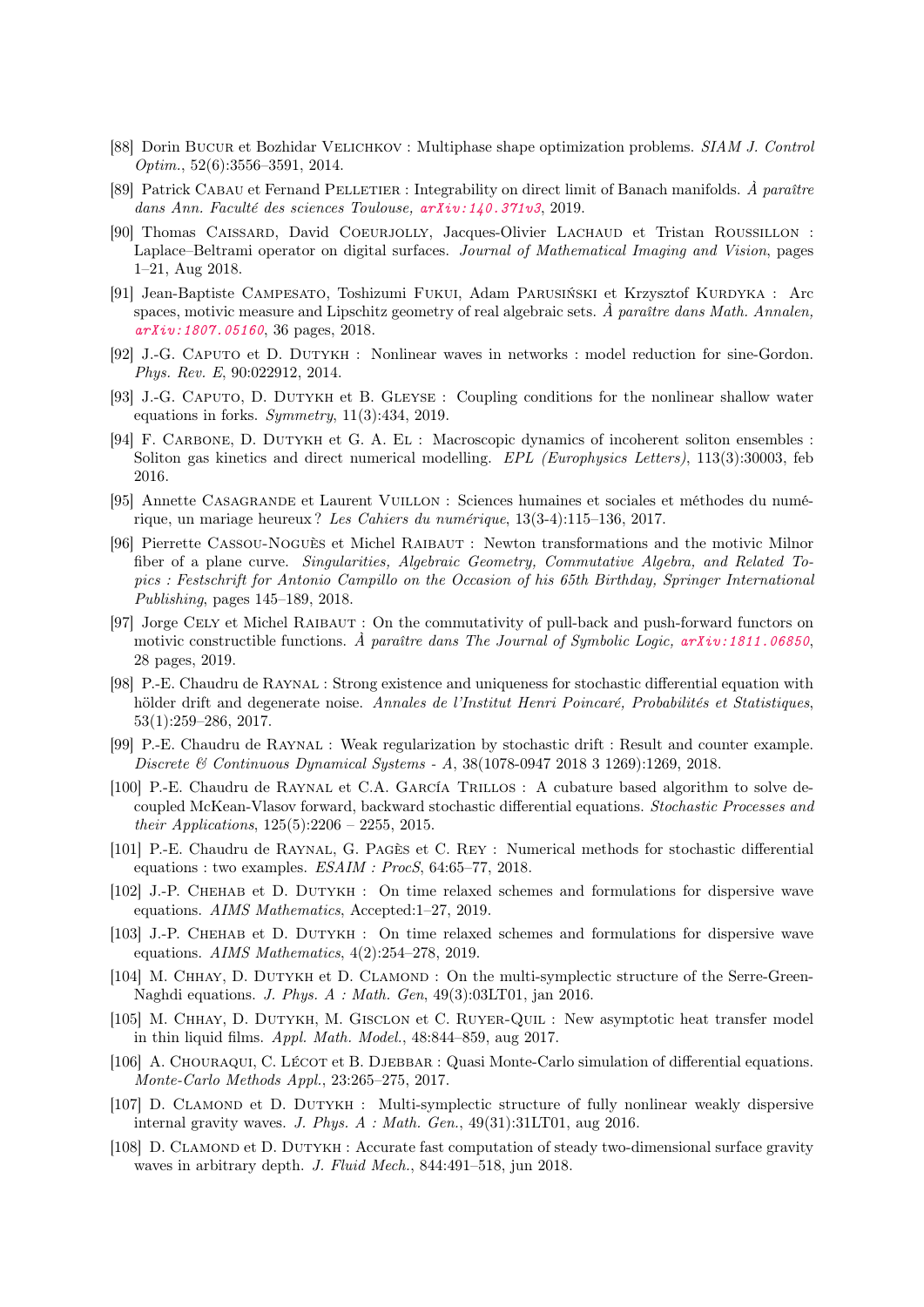- [109] D. Clamond et D. Dutykh : Non-dispersive conservative regularisation of nonlinear shallow water (and isentropic Euler equations). Comm. Nonlin. Sci. Num.  $Sim.$ , 55:237-247, 2018.
- [110] D. CLAMOND, D. DUTYKH et A. DURÁN : A plethora of generalised solitary gravity-capillary water waves. J. Fluid Mech., 784:664–680, 2015.
- [111] D. CLAMOND, D. DUTYKH et A. GALLIGO : Algebraic method for constructing singular solitary waves : a case study. Proc. R. Soc. Lond. A, 472(2191), 2016.
- [112] D. CLAMOND, D. DUTYKH et D. MITSOTAKIS : Conservative modified Serre–Green–Naghdi equations with improved dispersion characteristics. Comm. Nonlin. Sci. Num. Sim., 45:245–257, 2017.
- [113] Raf Cluckers, Georges Comte et François Loeser : Non-Archimedean Yomdin-Gromov parametrizations and points of bounded height. Forum Math. Pi, 3:e5, 60 pages, 2015.
- [114] Raf Cluckers, Georges Comte, Daniel J. Miller, Jean-Philippe Rolin et Tamara Servi : Integration of oscillatory and subanalytic functions. Duke Math. J., 167(7):1239–1309, 2018.
- [115] Raf Cluckers, Immanuel Halupczok, François Loeser et Michel Raibaut : Distributions and wave front sets in the uniform non-archimedean setting. Trans. London Math. Soc., 5(1):97–131, 2018.
- [116] David COEURJOLLY, Marion FOARE, Pierre GUETH et Jacques-Olivier LACHAUD : Piecewise smooth reconstruction of normal vector field on digital data. Comput. Graph. Forum, 35(7):157–167, 2016. Proc. of Pacific Graphics 2016.
- [117] David COEURJOLLY, Bertrand KERAUTRET et Jacques-Olivier LACHAUD : Extraction of connected region boundary in multidimensional images. IPOL Journal, 4:30–43, 2014.
- [118] David Coeurjolly, Jacques-Olivier Lachaud et Jérémy Levallois : Multigrid convergent principal curvature estimators in digital geometry. Computer Vision and Image Understanding, 129:27–41, 2014. Special section : Advances in Discrete Geometry for Computer Imagery.
- [119] Bruno Colbois et Patrick Verovic : Two properties of volume growth entropy in Hilbert geometry. Geom. Dedicata, 173:163–175, 2014.
- [120] Georges Comte : Deformation of singularities and additive invariants. J. Singul., 13:11–41, 2015.
- [121] Georges Comte et Goulwen Fichou : Grothendieck ring of semialgebraic formulas and motivic real Milnor fibers. Geom. Topol., 18(2):963–996, 2014.
- [122] Georges Comte et Chris Miller : Points of bounded height on oscillatory sets. Q. J. Math., 68(4):1261–1287, 2017.
- [123] Georges COMTE et Yosef YOMDIN : Zeroes and rational points of analytic functions. A paraître dans Ann. Inst. Fourier (Grenoble),  $arXiv:1608.02455$ , 32 pages, 2018.
- [124] Louis CUEL, Jacques-Olivier LACHAUD, Quentin MÉRIGOT et Boris THIBERT : Robust geometry estimation using the generalized Voronoi covariance measure. SIAM Journal on Imaging Sciences, 8(2):1293–1314, 2015.
- [125] René David et Karim Nour : About the range property for H. Logical Methods in Computer Science, 10:1–18, 2014.
- [126] C. Demay, C. Bourdarias, B. de Laage de Meux, S. Gerbi et J-M Hérard : Numerical simulation of a compressible two-layer model : A first attempt with an implicit-explicit splitting scheme. Journal of Computational and Applied Mathematics, 346:357–377, 2017.
- [127] C. DEMAY, C. BOURDARIAS, B. de Laage de MEUX, S. GERBI et J-M HÉRARD : A splitting method adapted to the simulation of mixed flows in pipes with a compressible two-layer model. ESAIM : M2AN, Mathematical Modelling and Numerical Analysis, à paraitre 2019.
- [128] Charles Demay et Jean-Marc Hérard : A compressible two-layer model for transient gas-liquid flows in pipes. Contin. Mech. Thermodyn., 29(2):385–410, 2017.
- [129] F. Dias, D. Dutykh, L. O'Brien, E. Renzi et T. Stefanakis : On the Modelling of Tsunami Generation and Tsunami Inundation. Procedia IUTAM, 10:338–355, 2014.
- [130] Si Tiep DINH et Krzysztof KURDYKA : Horizontal gradient of polynomial functions for the standard Engel structure on  $\mathbb{R}^4$ . J. Dyn. Control Syst., 22(1):15-34, 2016.
- [131] E. Dinvay, D. Dutykh et H. Kalisch : A comparative study of bi-directional Whitham systems. Applied Numerical Mathematics, 141:248–262, 2019.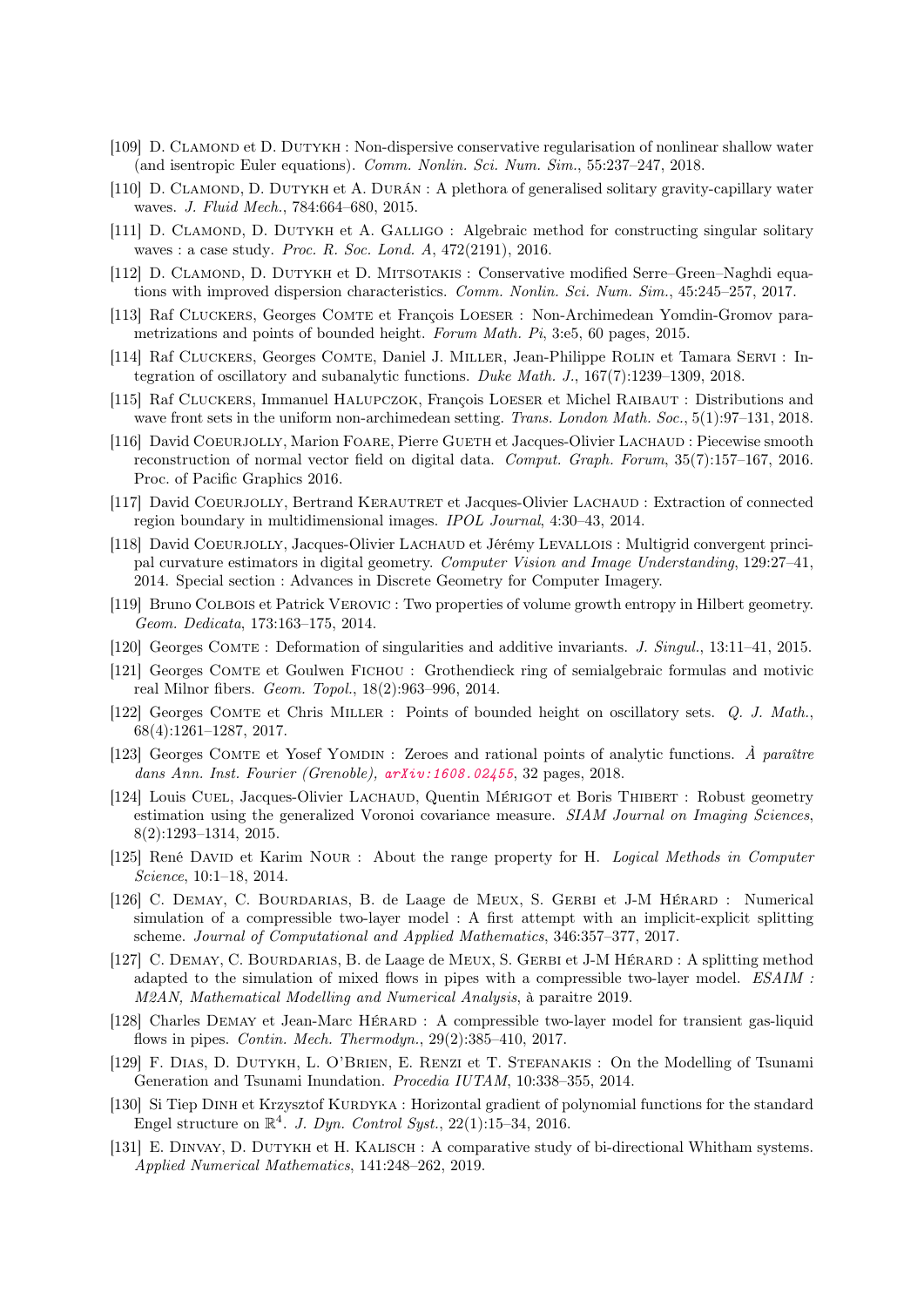- [132] E. Dinvay, D. Moldabayev, D. Dutykh et H. Kalisch : The Whitham equation with surface tension. Nonlinear Dynamics, 88(2):1125–1138, apr 2017.
- [133] Eric Domenjoud, Xavier Provençal et Laurent Vuillon : Palindromic language of thin discrete planes. Theoretical Computer Science, 624:101 – 108, 2016. Advances in Discrete Geometry for Computer Imagery.
- [134] Rodrigo Dorantes-Gilardi, Laëtitia Bourgeat, Lorenza Pacini, Laurent Vuillon et Claire Lesieur : In proteins, the structural responses of a position to mutation rely on the Goldilocks principle : not too many links, not too few. Phys. Chem. Chem. Phys., 20:25399–25410, 2018.
- [135] Roxana Dumitrescu et Céline Labart : Numerical approximation of doubly reflected BSDEs with jumps and RCLL obstacles. Journal of Mathematical Analysis and Applications,  $442(1):206-$ 243, octobre 2016.
- [136] Roxana Dumitrescu et Céline Labart : Reflected scheme for doubly reflected BSDEs with jumps and RCLL obstacles. Journal of Computational and Applied Mathematics, 296:827–839, avril 2016.
- [137] A. Durán, D. Dutykh et D. Mitsotakis : On the multi-symplectic structure of Boussinesq-type systems. I : Derivation and mathematical properties. Phys. D, 388:10–21, jan 2019.
- [138] A. Durán, D. Dutykh et D. Mitsotakis : On the multi-symplectic structure of Boussinesq-type systems. II : Geometric discretization. Phys. D, 397:1–16, oct 2019.
- [139] D. Dutykh et J.-G. Caputo : Wave dynamics on networks : Method and application to the sine-Gordon equation. Applied Numerical Mathematics, 131:54–71, sep 2018.
- [140] D. DUTYKH, M. CHHAY et D. CLAMOND : Numerical study of the generalised Klein-Gordon equations. Physica D : Nonlinear Phenomena, 304-305:23–33, 2015.
- [141] D. DUTYKH et D. CLAMOND : Efficient computation of steady solitary gravity waves. Wave Motion, 51(1):86–99, jan 2014.
- [142] D. DUTYKH et D. CLAMOND : Modified shallow water equations for significantly varying seabeds. Appl. Math. Model., 40(23-24):9767–9787, dec 2016.
- [143] D. DUTYKH, D. CLAMOND et M. CHHAY : Serre-type equations in deep water. *Mathematical* Modelling of Natural Phenomena, 12(1), 2017.
- [144] D. DUTYKH, D. CLAMOND et D. MITSOTAKIS : Adaptive modeling of shallow fully nonlinear gravity waves. RIMS Kôkyûroku, 1947(4):45–65, 2015.
- [145] D. DUTYKH et O. GOUBET : Derivation of dissipative Boussinesq equations using the Dirichlet-to-Neumann operator approach. Math. Comp. Simul., 127:80–93, sep 2016.
- [146] D. Dutykh, M. Hoefer et D. Mitsotakis : Solitary wave solutions and their interactions for fully nonlinear water waves with surface tension in the generalized Serre equations. Theoretical and Computational Fluid Dynamics, 32(3):371–397, jun 2018.
- [147] D. Dutykh et D. Ionescu-Kruse : Travelling wave solutions for some two-component shallow water models. *J. Diff. Eqns.*, 261(2):1099–1114, jul 2016.
- [148] D. Dutykh et D. Ionescu-Kruse : Effects of vorticity on the travelling waves of some shallow water two-component systems. Discrete  $\mathcal{B}$  Continuous Dynamical Systems - A, 39(9):5521–5541, 2019.
- [149] D. Dutykh et E. Pelinovsky : Numerical simulation of a solitonic gas in KdV and KdV-BBM equations. Phys. Lett. A, 378(42):3102–3110, aug 2014.
- [150] D. DUTYKH et E. TOBISCH : Observation of the Inverse Energy Cascade in the modified Kortewegde Vries Equation. EPL, 107:14001, 2014.
- [151] D. DUTYKH et E. TOBISCH : Direct dynamical energy cascade in the modified KdV equation. Phys. D, 297:76–87, mar 2015.
- [152] D. DUTYKH et J.-L. VERGER-GAUGRY : On the Reducibility and the Lenticular Sets of Zeroes of Almost Newman Lacunary Polynomials. Arnold Mathematical Journal, 4(3-4):315–344, dec 2018.
- [153] Denys DUTYKH : Evolution of Random Wave Fields in the Water of Finite Depth. *Procedia IUTAM*, 11:34–43, 2014.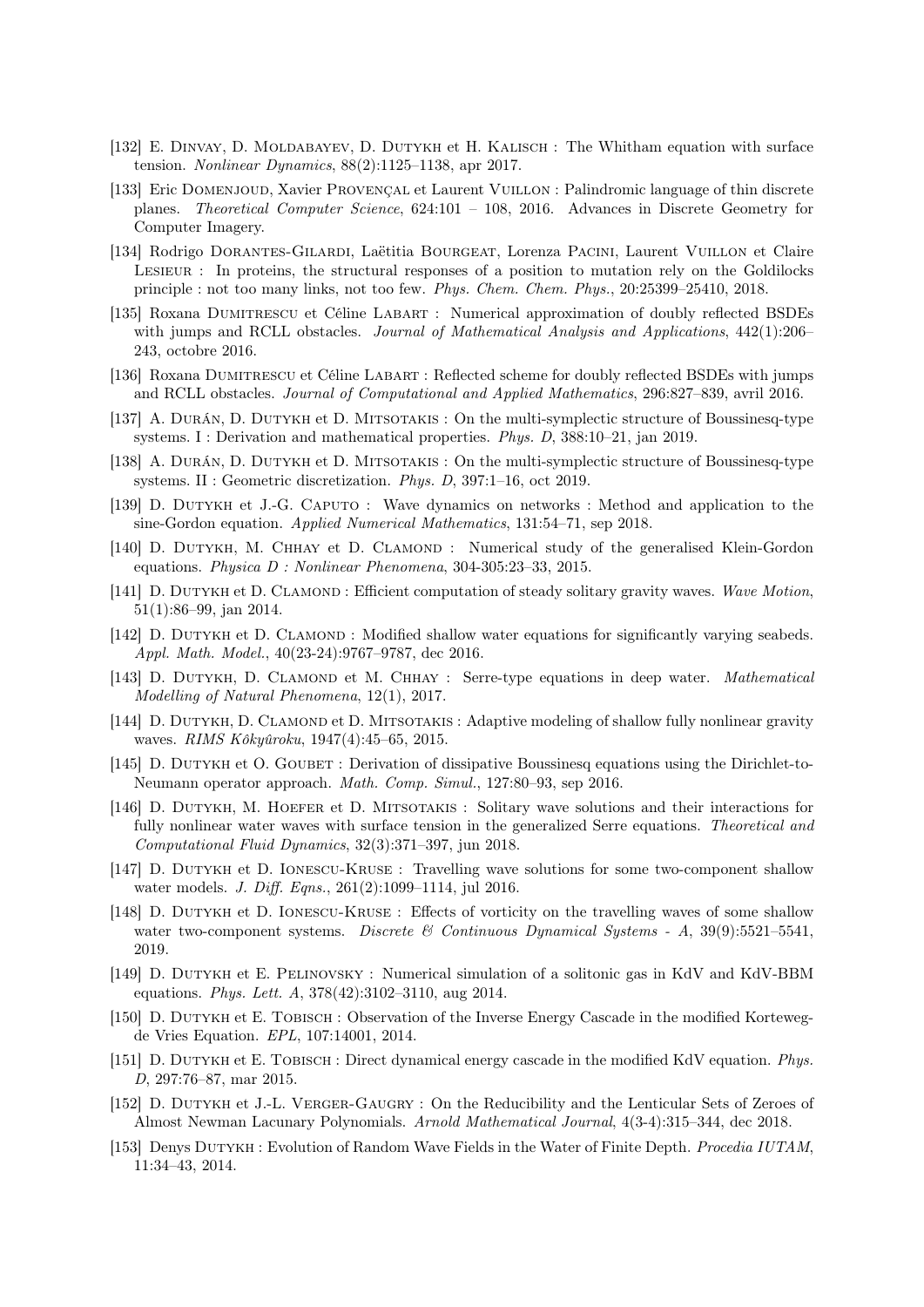- [154] Clovis Eberhart et Tom Hirschowitz : What's in a game ? : A theory of game models. In Anuj DAWAR et Erich GRÄDEL, éditeurs : Proceedings of the 33rd Symposium on Logic in Computer Science, pages 374–383, 2018.
- [155] Clovis Eberhart, Tom Hirschowitz et Thomas Seiller : An intensionally fully-abstract sheaf model for  $\pi$  (expanded version). *Logical Methods in Computer Science*, Volume 13, Issue 4, novembre 2017.
- [156] Boulos El Hilany : Characterization of circuits supporting polynomial systems with the maximal number of positive solutions. Discrete Comput. Geom., 58(2):355–370, 2017.
- [157] Boulos El Hilany : Constructing polynomial systems with many positive solutions using tropical geometry. Rev. Mat. Complut., 31(2):525–544, 2018.
- [158] R. FAKHEREDDINE, R. EL HADDAD, C. LÉCOT et J. EL MAALOUF : Stratified Monte-Carlo simulation of Markov chains. Math. Comput. Simul., 135:51–62, 2017.
- [159] Lorenzo Fantini et Michel Raibaut : Motivic and analytic nearby fibers at infinity and bifurcation sets. À paraître dans Arc scheme and singularities, World Scientific Publishing, [arXiv:1810.06253](https://arxiv.org/abs/1810.06253), 18 pages, 2018.
- [160] F. Fedele et D. Dutykh : Camassa-Holm equations and vortexons for axisymmetric pipe flows. Fluid Dynamics Research, 46(1), 2014.
- [161] Z. I. FEDOTOVA, G. S. KHAKIMZYANOV et D. DUTYKH : Energy equation for certain approximate models of long-wave hydrodynamics. Russ. J. Numer. Anal. Math. Modelling, 29(3):167–178, jan 2014.
- [162] Giovanni Feverati, Mounia Achoch, Laurent Vuillon et Claire Lesieur : Intermolecular βstrand networks avoid hub residues and favor low interconnectedness : A potential protection mechanism against chain dissociation upon mutation. PLOS ONE, 9(4):1–16, 04 2014.
- [163] Andrea Frosini et Laurent Vuillon : Tomographic reconstruction of 2-convex polyominoes using dual horn clauses. Theoretical Computer Science, 2019.
- [164] Aleksandra GALA-JASKÓRZYŃSKA, Krzysztof KURDYKA, Katarzyna KUTA et Stanisław Spodzieja : Positivstellensatz for homogeneous semialgebraic sets. Arch. Math. (Basel), 105(5):405–412, 2015.
- [165] Ian Gambini et Laurent Vuillon : Tiling the space by polycube analogues of Fedorov's polyhedra. Fundamenta Informaticae, 146:197 – 209, 2016.
- [166] I. S. GANDZHA, Y. V. SEDLETSKY et D. DUTYKH : High-order nonlinear schr odinger equation for the envelope of slowly modulated gravity waves on the surface of finite-depth fluid and its quasi-soliton solutions. Ukrainian Journal of Physics, 59(12), 2014.
- [167] Richard GARNER et Tom HIRSCHOWITZ : Shapely monads and analytic functors. *Journal of Logic* and Computation, 28(1):33–83, 2018.
- [168] J. Garnier, F. Hamel et L. Roques : Transition fronts and stretching phenomena for a general class of reaction-dispersion equations. Discrete Cont. Dyn. Sys., 37(2):743–756, 2017.
- [169] J. Garnier et M. A. Lewis : Expansion under climate change : The genetic consequences. Bull. Math. Biol., 78(11):2165–2185, 2016.
- [170] S. Gasparin, J. Berger, D. Dutykh et N. Mendes : Advanced Reduced-Order Models for Moisture Diffusion in Porous Media. Transport in Porous Media, pages 1–30, jun 2018.
- [171] S. Gasparin, J. Berger, D. Dutykh et N. Mendes : An adaptive simulation of nonlinear heat and moisture transfer as a boundary value problem. International Journal of Thermal Sciences, 133:120–139, nov 2018.
- [172] S. GASPARIN, J. BERGER, D. DUTYKH et N. MENDES : An improved explicit scheme for wholebuilding hygrothermal simulation. Building Simulation, 11(3):465–481, jun 2018.
- [173] S. Gasparin, J. Berger, D. Dutykh et N. Mendes : Stable explicit schemes for simulation of nonlinear moisture transfer in porous materials. J. Building Perf. Simul., 11(2):129–144, 2018.
- [174] S. GASPARIN, J. BERGER, D. DUTYKH et N. MENDES : Solving nonlinear diffusive problems in buildings by means of a Spectral reduced-order model. Journal of Building Performance Simulation, 12(1):17–36, jan 2019.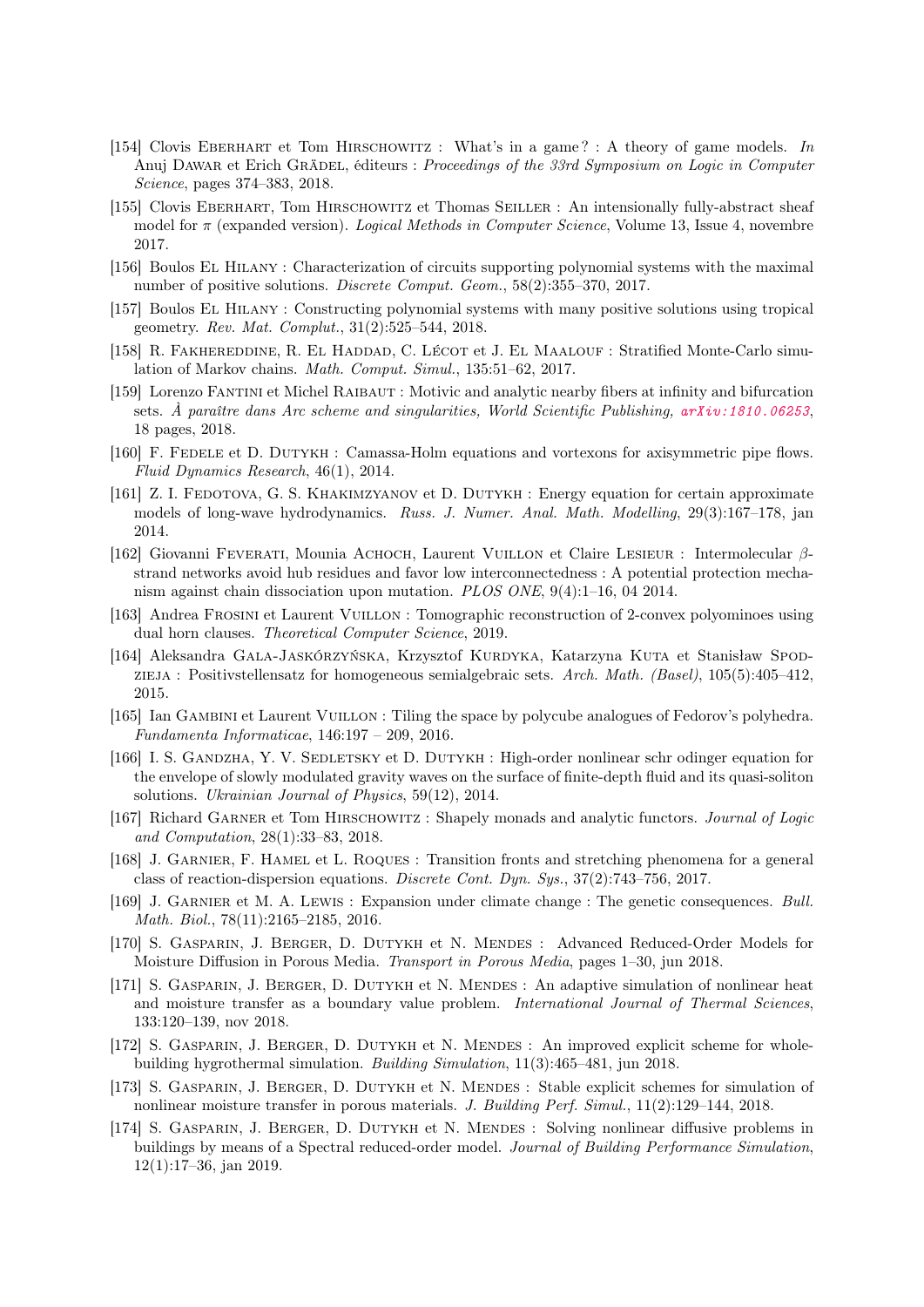- [175] S. Gasparin, D. Dutykh et N. Mendes : A spectral method for solving heat and moisture transfer through consolidated porous media. Int. J. Num. Meth. in Eng., 117(11):1143–1170, mar 2019.
- [176] Suelen Gasparin, Marx Chhay, Julien Berger et Nathan Mendes : A hybrid analytical numerical method for computing coupled temperature and moisture content fields in porous soils. Journal of Building Physics, 42(1):68–94, 2018.
- [177] Christel Geiss et Céline Labart : Simulation of BSDEs with jumps by Wiener Chaos Expansion. Stochastic Processes and their Applications, 126(7):2123–2162, 2016.
- [178] Christel Geiss, Céline Labart et Antti Luoto : Random walk approximation of BSDEs with Hölder continuous terminal condition. to appear in Bernoulli, [arXiv:01818668](https://hal.archives-ouvertes.fr/hal-01818668), 2019.
- [179] Aria Gheeraert, Lorenza Pacini, Victor S Batista, Laurent Vuillon, Claire Lesieur et Ivan Rivalta : Exploring allosteric pathways of a v-type enzyme with dynamical perturbation networks. The Journal of Physical Chemistry B, 2019.
- [180] M. Gisclon et I. Lacroix-Violet : About the barotropic compressible quantum Navier-Stokes equations. Nonlinear Analysis : theory, Methods and Applications, 128:106–121, 2015.
- [181] M. Gisclon et M. Raibaut : Optique et mathématiques. Bulletin Vert de l'APMEP, (521):562– 571, 2016.
- [182] Pawel Gladki et Krzysztof Worytkiewicz : Witt rings of quadratically presentable fields. Accepted for publication in « Categories and General Algebraic Structures with Applications », 2018.
- [183] Christelle Guichard et Jean-Louis Verger-Gaugry : On Salem numbers, expansive polynomials and Stieltjes continued fractions. J. Théor. Nombres Bordeaux, 27:769–804, 2015.
- [184] Assaf Hasson et Robert Bonnet : In memoriam : Mati Rubin 1946–2017. Bull. Symb. Log., 24(2):181–185, 2018.
- [185] André Hirschowitz, Michel Hirschowitz et Tom Hirschowitz : Saturating directed spaces. Journal of Homotopy and Related Structures, 9(2):273–283, 2014.
- [186] Tom Hirschowitz : Full abstraction for fair testing in CCS (expanded version). Logical Methods in Computer Science, 10(4), 2014.
- [187] Tom HIRSCHOWITZ: Familial monads and structural operational semantics. *PACMPL*, 3(POPL): 21 :1–21 :28, 2019.
- [188] M. Hunt et D. Dutykh : Visco-potential flows in electrohydrodynamics. Physics Letters, Section A : General, Atomic and Solid State Physics, 378(24-25):1721–1726, 2014.
- [189] Pierre Hyvernat : A linear category of polynomial functors (extensional part). Logical Methods in Computer Science, 10(2), 2014.
- [190] Pierre Hyvernat : The size-change termination principle for constructor based languages. Logical Methods in Computer Science, 10(1), 2014.
- [191] Pierre Hyvernat : Some properties of inclusions of multisets and contractive boolean operators. Discrete Mathematics, 329:69–76, 2014.
- [192] Zbigniew JELONEK, Wojciech KUCHARZ et Krzysztof KURDYKA : Vector bundles and blowups. In Analytic and algebraic geometry. 2, pages 75–78. Ł ódź Univ. Press, Ł ódź, 2017.
- [193] Zbigniew JELONEK et Krzysztof KURDYKA : Reaching generalized critical values of a polynomial. Math. Z., 276(1-2):557–570, 2014.
- [194] S. Jenouvrier, J. Garnier, F. Patout et L. Desvillettes : Influence of dispersal processes on the global dynamics of emperor penguin, a species threatened by climate change. Biol. Conserv., 212:63–73, 2017.
- [195] Gareth JONES, Jonathan KIRBY, Olivier LE GAL et Tamara SERVI : On local definability of holomorphic functions. *Quaterly Journal of Mathematics*, 1:1–18, 2019.
- [196] A. Jumabekova, J. Berger, D. Dutykh, H. Le Meur, A. Foucquier, M. Pailha et Ch. Ménézo : An efficient numerical model for liquid water uptake in porous material and its parameter estimation. Numerical Heat Transfer, Part A : Applications, 75(2):110–136, jan 2019.
- [197] Neeraj Kayal, Vineet Nair, Chandan Saha et Sébastien Tavenas : Reconstruction of full rank algebraic branching programs. Transactions on Computing Theory TOCT, 11(1):2 :1–2 :56, 2019.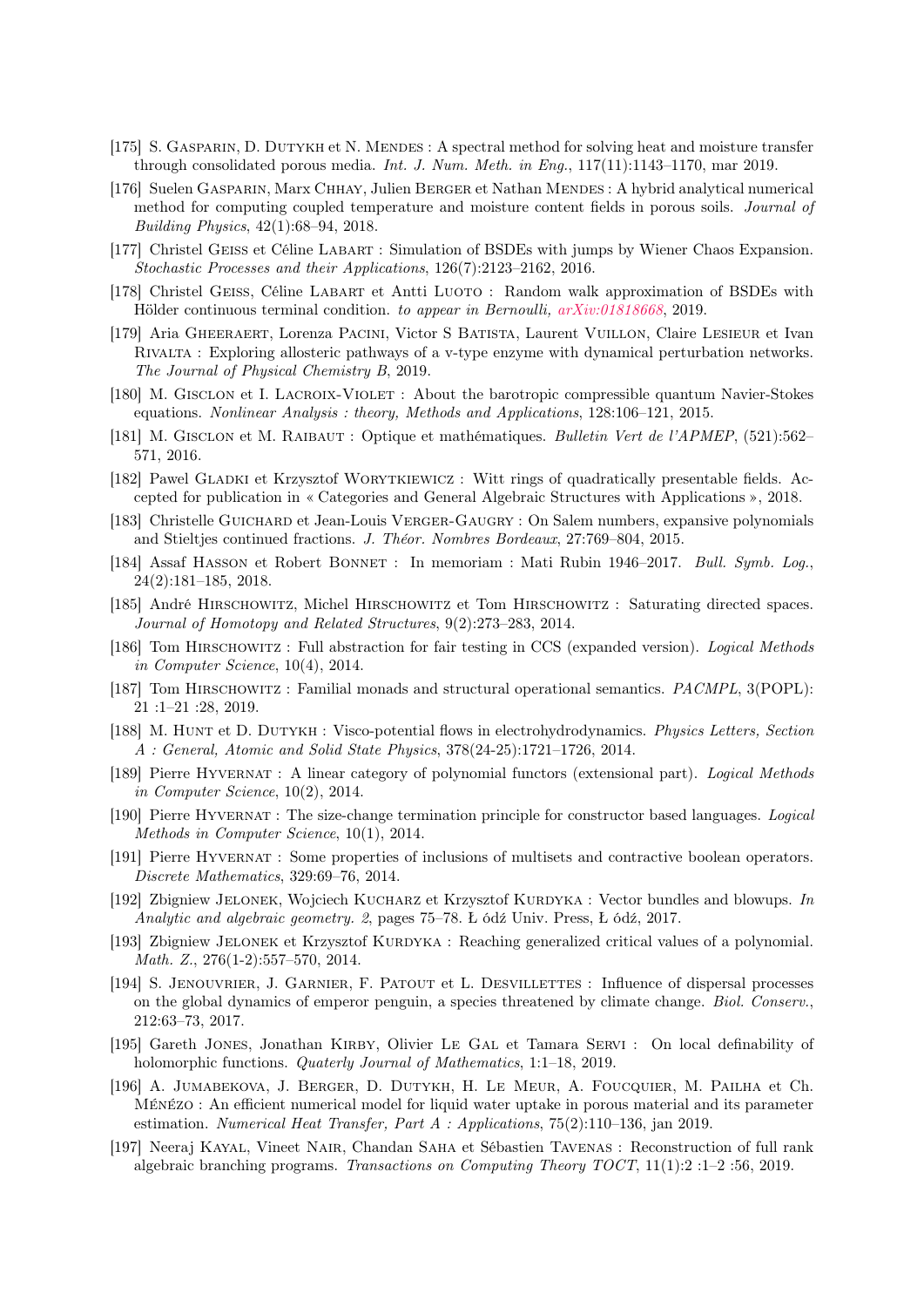- [198] Neeraj Kayal, Chandan Saha et Sébastien Tavenas : On the size of homogeneous and of depthfour formulas with low individual degree. Theory of Computing, 14(16):1–46, 2018.
- [199] Bertrand Kerautret et Jacques-Olivier Lachaud : Meaningful scales detection : an unsupervised noise detection algorithm for digital contours. IPOL Journal, 4:98–115, 2014.
- [200] G. Khakimzyanov et D. Dutykh : On supraconvergence phenomenon for second order centered finite differences on non-uniform grids. J. Comp. Appl. Math., 326:1–14, dec 2017.
- [201] G. S. Khakimzyanov et D. Dutykh : Numerical Modelling of Surface Water Wave Interaction with a Moving Wall. Commun. Comput. Phys., 23(5):1289–1354, 2018.
- [202] G. S. KHAKIMZYANOV, D. DUTYKH et Z. I. FEDOTOVA : Dispersive shallow water wave modelling. Part III : Model derivation on a globally spherical geometry. Commun. Comput. Phys., 23(2):315–360, 2018.
- [203] G. S. KHAKIMZYANOV, D. DUTYKH, Z. I. FEDOTOVA et D. E. MITSOTAKIS : Dispersive shallow water wave modelling. Part I : Model derivation on a globally flat space. Commun. Comput. Phys., 23(1):1–29, 2018.
- [204] G. S. Khakimzyanov, D. Dutykh et O. Gusev : Dispersive shallow water wave modelling. Part IV : Numerical simulation on a globally spherical geometry. Commun. Comput. Phys., 23(2):361–407, 2018.
- [205] G. S. Khakimzyanov, D. Dutykh, O. Gusev et N. Yu. Shokina : Dispersive shallow water wave modelling. Part II : Numerical modelling on a globally flat space. Commun. Comput. Phys., 23(1):30–92, 2018.
- [206] G. S. Khakimzyanov, D. Dutykh, D. Mitsotakis et N. Yu. Shokina : Numerical simulation of conservation laws with moving grid nodes : Application to tsunami wave modelling. Geosciences, 9(5):197, 2019.
- [207] G. S. Khakimzyanov, N. Yu. Shokina, D. Dutykh et D. Mitsotakis : A new run-up algorithm based on local high-order analytic expansions. J. Comp. Appl. Math., 298:82–96, may 2016.
- [208] Pascal Koiran, Natacha Portier et Sébastien Tavenas : On the intersection of a sparse curve and a low-degree curve : A polynomial version of the lost theorem. Discrete  $\mathcal C$  Computational Geometry, 53(1):48–63, 2015.
- [209] Pascal Koiran, Natacha Portier et Sébastien Tavenas : A Wronskian approach to the real  $\tau$ -conjecture. J. Symb. Comput., 68:195–214, 2015.
- [210] Pascal Koiran, Natacha Portier, Sébastien Tavenas et Stéphan Thomassé : A τ -conjecture for newton polygons. Foundations of Computational Mathematics, 15(1):185–197, 2015.
- [211] János Kollár, Wojciech Kucharz et Krzysztof Kurdyka : Curve-rational functions. Math. Ann., 370(1-2):39–69, 2018.
- [212] Wojciech KUCHARZ et Krzysztof KURDYKA : Some conjectures on continuous rational maps into spheres. Topology Appl., 208:17–29, 2016.
- [213] Wojciech KUCHARZ et Krzysztof KURDYKA : Linear equations on real algebraic surfaces. Manuscripta Math., 154(3-4):285–296, 2017.
- [214] Wojciech KUCHARZ et Krzysztof KURDYKA : Rationality of semialgebraic functions. In Analytic and algebraic geometry. 2, pages 85–96. Ł ódź Univ. Press, Ł ódź, 2017.
- [215] Wojciech KUCHARZ et Krzysztof KURDYKA : From continuous rational to regulous function.  $\hat{A}$ paraître dans Proc. ICM 2018, Rio de Janeiro, World Scientific, 3:737–767, 2018.
- [216] Wojciech KUCHARZ et Krzysztof KURDYKA : Stratified-algebraic vector bundles. J. Reine Angew. Math., 745:105–154, 2018.
- [217] Krzysztof KURDYKA : Analytic arcs and real analytic singularities. In Real algebraic geometry, volume 51 de Panor. Synthèses, pages 79–106. Soc. Math. France, Paris, 2017.
- [218] Krzysztof KURDYKA, Olivier LE GAL et Xuan Viet Nhan NGUYEN : Tangent cones and  $C^1$  regularity of definable sets. J. Math. Anal. Appl., 457(1):978–990, 2018.
- [219] Krzysztof KURDYKA, Maria MICHALSKA et Stanisław SPODZIEJA : Bifurcation values and stability of algebras of bounded polynomials. Adv. Geom., 14(4):631–646, 2014.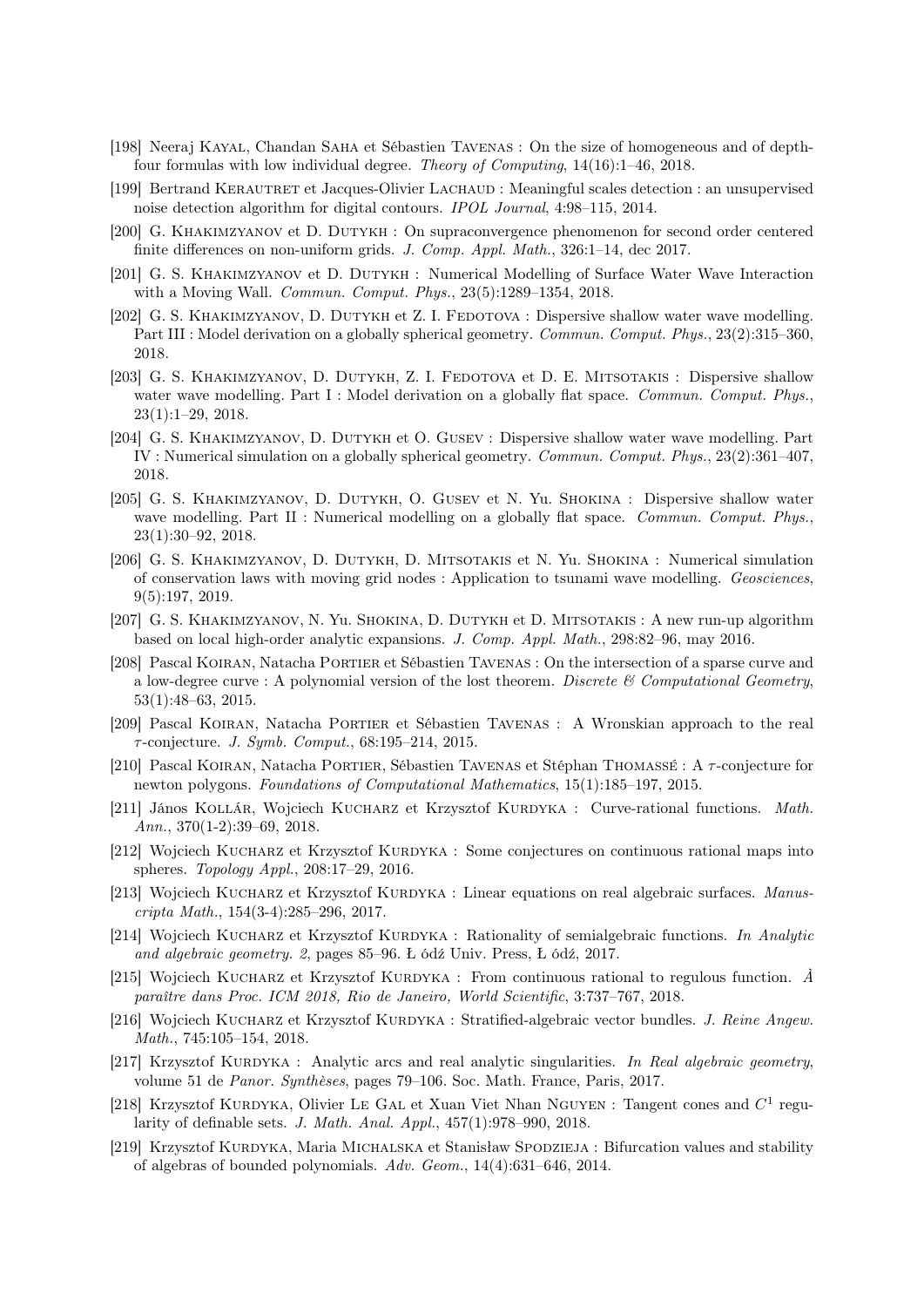- [220] Krzysztof Kurdyka, Beata Osińska-Ulrych, Grzegorz Skalski et Stanisław Spodzieja : Sum of squares and the ł ojasiewicz exponent at infinity. Ann. Polon. Math., 112(3):223–237, 2014.
- [221] Krzysztof Kurdyka, Beata Osińska-Ulrych, Grzegorz Skalski et Stanisław Spodzieja : Effective ł ojasiewicz gradient inequality for generic Nash functions with isolated singularity. Bull. Soc. Sci. Lett. Ł ódź Sér. Rech. Déform., 66(3):47–64, 2016.
- [222] Krzysztof KURDYKA et Laurentiu PAUNESCU : Nuij type pencils of hyperbolic polynomials. Canad. Math. Bull., 60(3):561–570, 2017.
- [223] Krzysztof KURDYKA et Wiesław PAWŁUCKI : O-minimal version of Whitney's extension theorem. Studia Math., 224(1):81–96, 2014.
- [224] Krzysztof KURDYKA et Stanisław Spodzieja : Separation of real algebraic sets and the łojasiewicz exponent. Proc. Amer. Math. Soc., 142(9):3089–3102, 2014.
- [225] Krzysztof KURDYKA et Stanisław SPODZIEJA : Convexifying positive polynomials and sums of squares approximation. *SIAM J. Optim.*,  $25(4):2512-2536$ ,  $2015$ .
- [226] Krzysztof KURDYKA, Stanisław SPODZIEJA et Anna SZLACHCIŃSKA : Metric properties of semialgebraic mappings. Discrete Comput. Geom., 55(4):786–800, 2016.
- [227] Jacques-Olivier Lachaud, David Coeurjolly et Jérémy Levallois : Robust and convergent curvature and normal estimators with digital integral invariants. In L. Najman et P. Romon, éditeurs : Modern Approaches to Discrete Curvature, volume 2184 de Lecture Notes in Mathematics, pages 293–348. Springer International Publishing, Cham, 2017.
- [228] Jacques-Olivier Lachaud, Xavier Provençal et Tristan Roussillon : An output-sensitive algorithm to compute the normal vector of a digital plane. Theor. Comput. Sci., 624:73–88, 2016.
- [229] Jacques-Olivier Lachaud, Xavier Provençal et Tristan Roussillon : Two plane-probing algorithms for the computation of the normal vector to a digital plane. Journal of Mathematical Imaging and Vision, 59(1):23–39, 2017.
- [230] Jacques-Olivier Lachaud et Boris Thibert : Properties of Gauss digitized shapes and digital surface integration. Journal of Mathematical Imaging and Vision, 54(2):162–180, 2016.
- [231] Kevin LANGLOIS, Clelia PECH et Michel RAIBAUT : Stringy invariants for horospherical varieties of complexity one. Algebraic Geometry, 6(3):346–383, 2019.
- [232] Olivier Le Gal : Solitary trajectories of analytic vector fields. Revista de la Real Academia de Ciencias Exactas, Físicas y Naturales. Serie A. Matemáticas, pages 1–10, 2018.
- [233] Olivier Le Gal, Fernando Sanz et Patrick Speissegger : Trajectories in interlaced integral pencils of 3-dimensional analytic vector fields are o-minimal. Trans. Amer. Math. Soc., 370(3):2211–2229, 2018.
- [234] P. L'ECUYER, D. MUNGER, C. LÉCOT et B. TUFFIN : Sorting methods and convergence rates for array-rqmc : some empirical comparisons. Math. Comput. Simul., 143:191–201, 2017.
- [235] Rodolphe LEPIGRE et Christophe RAFFALLI : Practical subtyping for curry-style languages. ACM Trans. Program. Lang. Syst., 2018.
- [236] Jérémy Levallois, David Coeurjolly et Jacques-Olivier Lachaud : Scale-space feature extraction on digital surfaces. Computers & Graphics,  $51:177 - 189$ , 2015. International Conference Shape Modeling International.
- [237] V. Yu. LIAPIDEVSKII et D. DUTYKH : On the velocity of turbidity currents over moderate slopes. Fluid Dyn. Res., Accepted, 2019.
- [238] V. Yu. LIAPIDEVSKII, D. DUTYKH et M. GISCLON : On the modelling of shallow turbidity flows. Advances in Water Resources, 113:310–327, mar 2018.
- [239] Ralph Lteif et Samer Israwi : Coupled and scalar asymptotic models for internal waves over variable topography. Asymptot. Anal., 106(2):61–98, 2018.
- [240] Meena MAHAJAN, Nitin SAURABH et Sébastien TAVENAS : VNP=VP in the multilinear world. Inf. Process. Lett., 116(2):179–182, 2016.
- [241] N. Marculis, J. Garnier, R. Lui et M. A. Lewis : Inside dynamics for stage-structured integrodifference equations. 2018.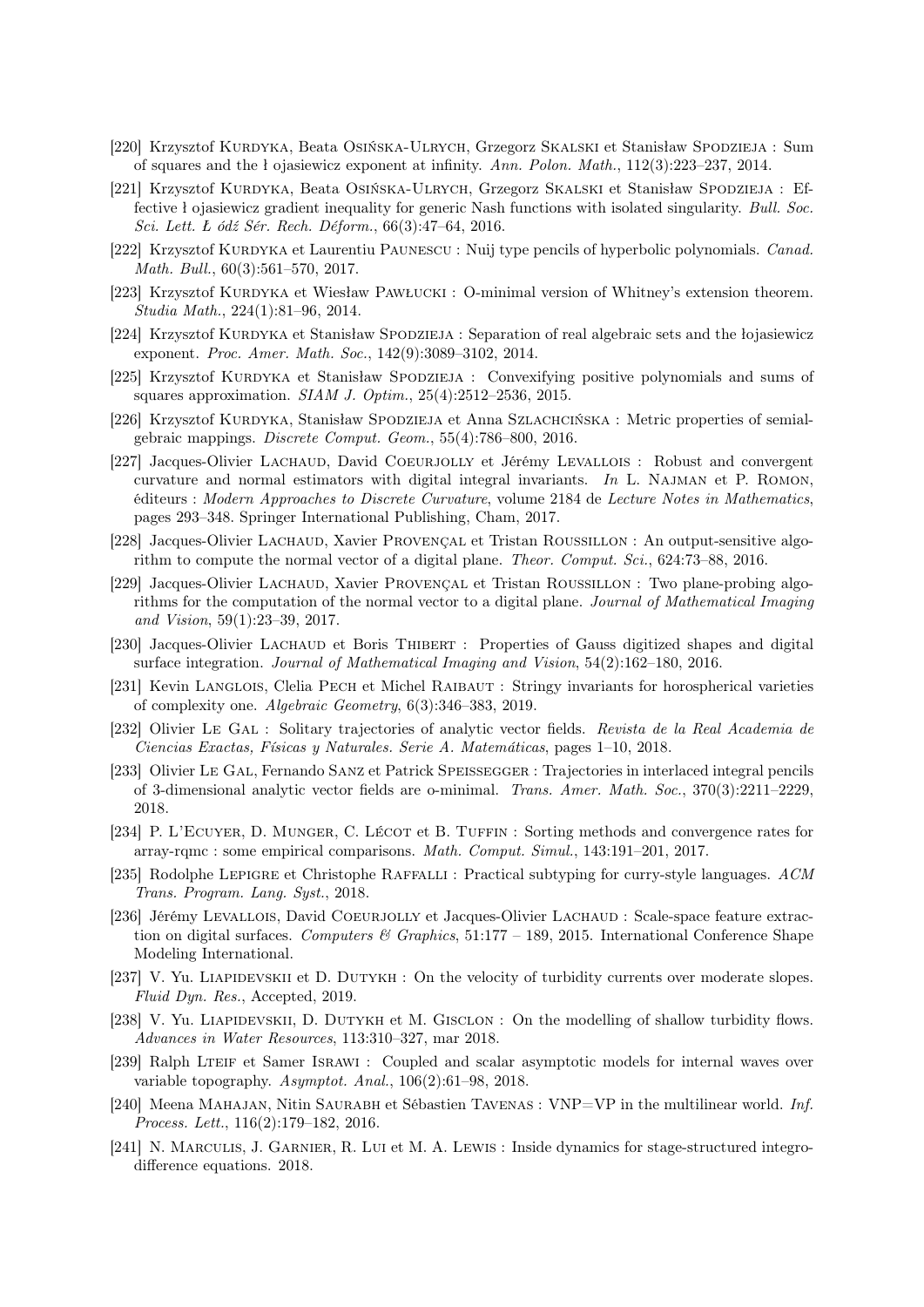- [242] D. MITSOTAKIS, D. DUTYKH, A. ASSYLBEKULY et D. ZHAKEBAYEV : On weakly singular and fully nonlinear travelling shallow capillary-gravity waves in the critical regime. Phys. Lett. A, 381(20):1719– 1726, may 2017.
- [243] D. MITSOTAKIS, D. DUTYKH et J. CARTER : On the nonlinear dynamics of the traveling-wave solutions of the Serre system. Wave Motion, 70:166–182, apr 2017.
- [244] D. MITSOTAKIS, D. DUTYKH, Q. LI et E. PEACH : On some model equations for pulsatile flow in viscoelastic vessels. Wave Motion, 90:139–151, aug 2019.
- [245] D. MITSOTAKIS, B. ILAN et D. DUTYKH : On the Galerkin/Finite-Element Method for the Serre Equations. J. Sci. Comput., 61(1):166–195, feb 2014.
- [246] D. MOLDABAYEV, H. KALISCH et D. DUTYKH : The Whitham Equation as a model for surface water waves. Phys. D, 309:99–107, aug 2015.
- [247] H. Nersisyan, D. Dutykh et E. Zuazua : Generation of 2D water waves by moving bottom disturbances. IMA J. Appl. Math., 80(4):1235–1253, aug 2015.
- [248] Karim NOUR et Mohamed ZIADEH : A revised completeness result for the simply typed lambdamu-calculus using realizability semantics. Logical Methods in Computer Science, 13:1–13, 2017.
- [249] Patrice Orro : Du tumulus au gradient horizontal. J. Singul., 13:205–216, 2015.
- [250] F. Pelletier, R. Saffidine et N. Bensalem : Möbius transformations and the configuration space of a Hilbert snake. Bull. Sci. Math., 139(8):847–879, 2015.
- [251] Fernand Pelletier : On Finsler entropy of smooth distributions and Stefan-Sussman foliations. À paraître dans Ann. Inst. Fourier (Grenoble), [arXiv:1506.03205](https://arxiv.org/abs/1506.03205), 2015.
- [252] Fernand PELLETIER : Geometrical structures on the prolongation of a pre-Lie algebroide on fibered manifolds and application to partial Finsler geometry on foliated anchored bundle.  $\hat{A}$  paraître dans Ann. Inst. Fourier (Grenoble), [arXiv:1412.6742](https://arxiv.org/abs/1412.6742), 2016.
- [253] Fernand Pelletier : On Darboux theorem for symplectic forms on direct limits of symplectic Banach manifolds. International Journal of Geometric Methods in Modern Physics), 15, 2018.
- [254] Fernand PELLETIER : Conic sub-Hilbert-Finsler structure on a Banach manifold. WMPG XXXVI 2017 Trends in Mathematics ed P. Kiellanowski ; A Odziewicz, E Previato), À paraître en 2019.
- [255] Fernand Pelletier et Patrick Cabau : Convenient partial Poisson manifolds. J. Geom. Phys., 136:173–194, 2019.
- [256] Fernand Pelletier et Mayada Slayman : Configurations of an articulated arm and singularities of special multi-flags. SIGMA Symmetry Integrability Geom. Methods Appl., 10:Paper 059, 38, 2014.
- [257] Charlotte Perrin : Pressure-dependent viscosity model for granular media obtained from compressible Navier-Stokes equations. Appl. Math. Res. Express. AMRX, (2):289–333, 2016.
- [258] Charlotte Perrin et Ewelina Zatorska : Free/congested two-phase model from weak solutions to multi-dimensional compressible Navier-Stokes equations. Comm. Partial Differential Equations, 40(8):1558–1589, 2015.
- [259] Xavier Provençal et Laurent Vuillon : Discrete segments of Z3 constructed by synchronization of words. Discrete Applied Mathematics, 183:102 – 117, 2015. Special Issue on Discrete Geometry for Computer Imagery.
- [260] Y. Pu, R. L. PEGO, D. DUTYKH et D. CLAMOND : Weakly singular shock profiles for a nondispersive regularization of shallow-water equations. Communications in Mathematical Sciences, 16(5):1361–1378, 2018.
- [261] A. Rafiee, D. Dutykh et F. Dias : Numerical Simulation of Wave Impact on a Rigid Wall Using a Two-phase Compressible SPH Method. In Procedia IUTAM, volume 18, 2015.
- [262] A. Rashidi, Z. H. Shomali, D. Dutykh et N. K. F. Khah : Evaluation of tsunami wave energy generated by earthquakes in the Makran subduction zone. Ocean Engineering, 165:131–139, oct 2018.
- [263] Christophe Reutenauer et Laurent Vuillon : Palindromic closures and Thue-Morse substitution for Markoff numbers. Uniform distribution theory, 2(2):25–35, 2017.
- [264] G. Richard, M. Gisclon, C. Ruyer Quil et J.-P Vila : Optimization of consistent two-equation models for thin films flows. Eur. J. Mech. B/Fluids, 2019.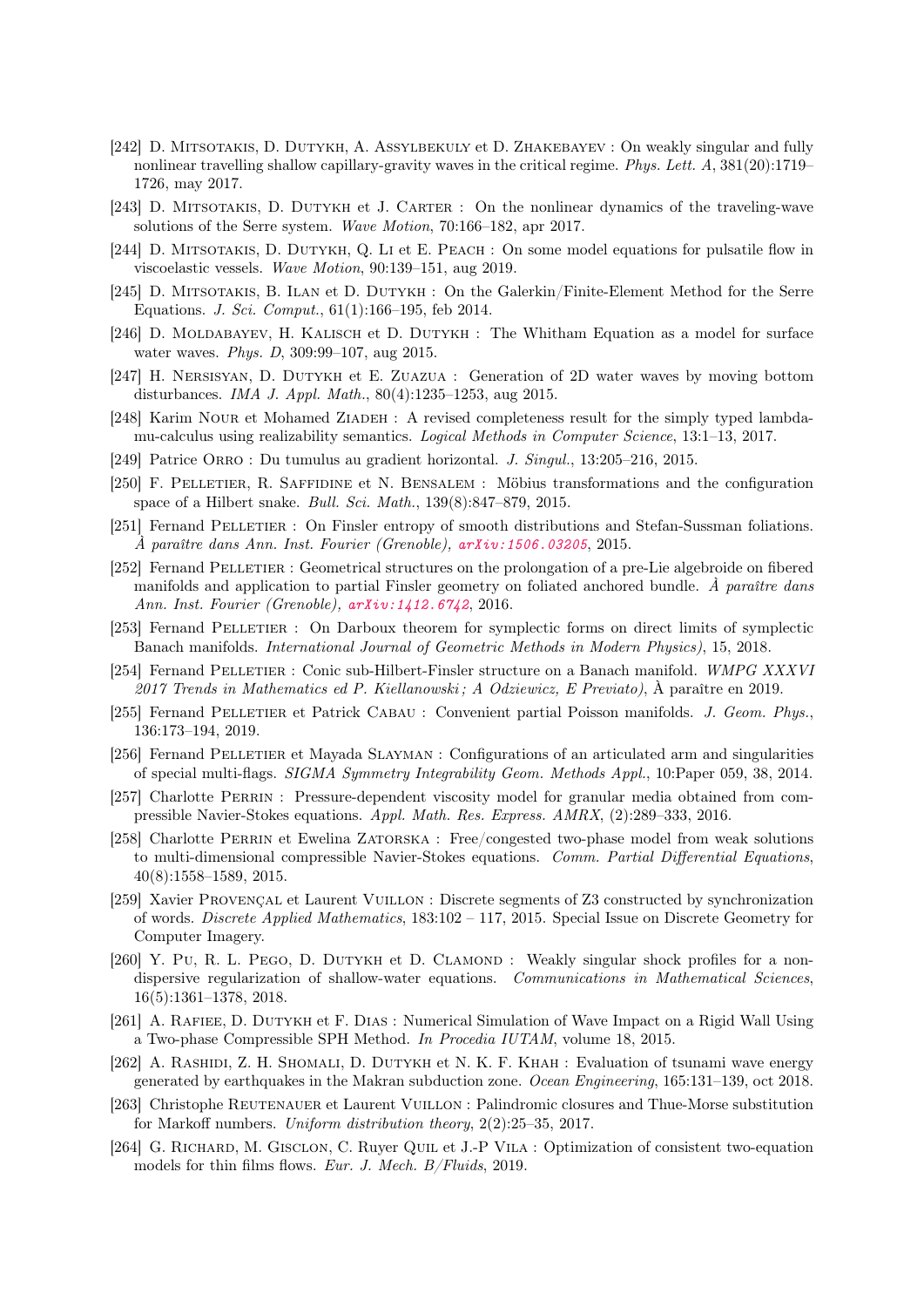- [265] L. Roques, J. Garnier et G. Martin : Beneficial mutation–selection dynamics in finite asexual populations : a free boundary approach. Scientific Reports, 7:17838, 2017.
- [266] Stéphane Simon et Patrick Verovic : Functions with strictly convex epigraph. Math. Inequal. Appl., 21(3):795–816, 2018.
- [267] V. SOLLICH, J. OLIVIER et D. BRESCH : Aging and linear response in the Hebraud-Lequeux model for amorphous rheology. Phys Rev A,  $(50):16$ , 2017.
- [268] T. S. STEFANAKIS, S. XU, D. DUTYKH et F. DIAS : Run-up amplification of transient long waves. Quarterly of Applied Mathematics, 73(1):177–199, 2015.
- [269] Sébastien Tavenas : Improved bounds for reduction to depth 4 and depth 3. Inf. Comput., 240:2–11, 2015.
- [270] M. van den Berg et D. Bucur : On the torsion function with Robin or Dirichlet boundary conditions. J. Funct. Anal., 266(3):1647–1666, 2014.
- [271] M. van den BERG, D. BUCUR et K. GITTINS : Maximising Neumann eigenvalues on rectangles. Bull. Lond. Math. Soc., 48(5):877–894, 2016.
- [272] Jean-Louis Verger-Gaugry : Rényi-Parry germs of curves and dynamical zeta functions associated with real algebraic numbers. RIMS Kôkyûroku Bessatsu, B46:241–247, 2014.
- [273] Jean-Louis VERGER-GAUGRY : On the conjecture of Lehmer, limit Mahler measure of trinomials and asymptotic expansions. Unif. Distrib. Theory, 11:79–139, 2016.
- [274] C. VIOTTI, D. DUTYKH et F. DIAS : The Conformal-mapping Method for Surface Gravity Waves in the Presence of Variable Bathymetry and Mean Current. Procedia IUTAM, 11:110–118, 2014.
- [275] Laurent Vuillon, Denys Dutykh et Francesco Fedele : Some special solutions to the hyperbolic NLS equation. Commun. Nonlinear Sci. Numer. Simul., 57:202–220, 2018.
- [276] Laurent Vuillon et Claire Lesieur : From local to global changes in proteins : a network view. Current Opinion in Structural Biology, 31:1–8, 2015. Theory and simulation/Macromolecular machines and assemblies.
- [277] K. Worytkiewicz, K. Hess, P.E. Parent et A. Tonks : Corrigendum to : A model structure à la thomason on 2-Cat. Journal of Pure and Applied Algebra, 220(12):4017–4023, 2016.

# Les 20 % les plus significatifs des articles publiés

- [1] D. Bresch et M. Hillairet : A compressible multifluid system with new physical relaxations terms. À paraître dans Ann. Sci. Éc. Norm. Supér., 2019.
- [2] Didier Bresch et Pierre-Emmanuel Jabin : Global existence of weak solutions for compressible Navier-Stokes equations : thermodynamically unstable pressure and anisotropic viscous stress tensor. Ann. of Math. (2), 188(2):577–684, 2018.
- [3] Didier Bresch et Pierre-Emmanuel Jabin : Quantitative regularity estimates for advective equation with anelastic degenerate constraint. Proceedings ICM Brazil 2018, 2018.

## 1.1.2. Livres

## Publication de livres

- [1] R. David, P. Hyvernat, K. Nour et C. Raffalli : Les démonstrations mathématiques. Ellipses, 2017.
- [2] G. S. KHAKIMZYANOV, D. DUTYKH, Z. I. FEDOTOVA et O. GUSEV : *Dispersive shallow water wave* modelling : on flat and globally spherical geometries. Accepté pour publication par Birkhäuser, 2019.
- [3] N. Mendes, M. Chhay, J. Berger et D. Dutykh : Numerical Methods for Diffusion Phenomena in Building Physics : a practical introduction. PUCPress 2017, 2nde édition Springer 2019.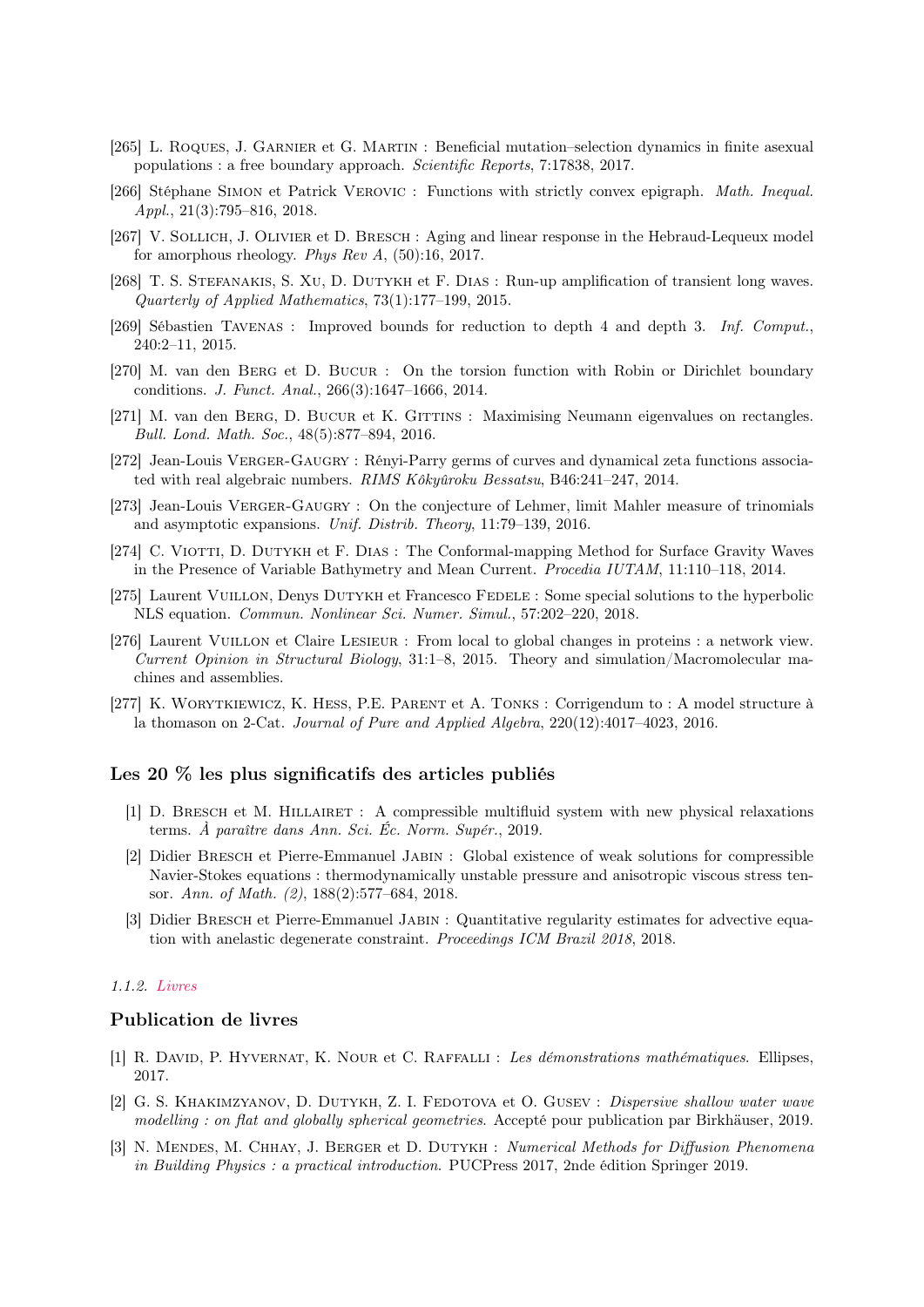#### 1.1.3. Articles d'ouvrages

# Articles ou chapitres publiés dans des ouvrages

- [1] K. AMMARI et S. GERBI : Evolution Equations : Long Time Behavior and Control, volume 439 de London Mathematical Society, Lecture Note Series. Cambridge University Press, 2017.
- [2] K. AMMARI et S. GERBI : Trends in Control and Inverse Problems, volume 6 de AIMS Series on Differential Equations  $\mathcal{B}$  Dynamical Systems. American Institute of Mathematical Sciences, 2018.
- [3] C. BOURDARIAS, S. GERBI et R. LTEIF : A numerical scheme for the propagation of internal waves in an oceanographic model. In Clément Cancès et Pascal Omnes, éditeurs : Finite Volumes for Complex Applications VIII - Hyperbolic, Elliptic and Parabolic Problems : FVCA 8, Lille, France, June 2017, Springer Proceedings in Mathematics & Statistics, pages 101–108, Cham, 2017. Springer International Publishing.
- [4] C. BOURDARIAS, S. GERBI et V. WINCKLER : Latest developments of a mixed flows software in hydroelectric conduits with temporary flows (FlowMix). In Comité Français des Barrages et Réservoirs & Société Hydrotechnique de France, éditeur : Colloque CFBR-SHF : "Hydraulique des barrages et des digues", pages 503–514, 2017.
- [5] C. Bourdarias, S. Gerbi et V. Winckler : Numerical simulation of mixed flows in hydroelectric circuits with temporary flows flowmix software. In Caignaert G. GOURBESVILLE P., Cunge J., éditeur : Advances in Hydroinformatics, pages 913–929, 2018.
- [6] D. Bresch et B. Desjardins : Weak solutions with density dependent viscosities. In Handbook of Mathematical analysis in mechanics of viscous fluids. Eds Y. Giga et A. Novotny, pages 1547–1599. Springer, 2017.
- [7] D. Bresch et B. Desjardins : Quantitative regularity estimates for compressible transport equations. In New trends and results in Mathematical description of fluid flows, Necas center series, pages 77–113. Springer Nature Switzerland AG, 2018.
- [8] D. Bresch, B. Desjardins, J.-M. Ghidaglia, E. Grenier et M. Hillairet : Multifluid models including compressible fluids. In Handbook of Mathematical analysis in mechanics of viscous fluids. Eds Y. Giga et A. Novotny, pages 1–52. Springer, 2017.
- [9] Dorin Bucure: Existence results. In Shape optimization and spectral theory, pages 13–28. De Gruyter Open, Warsaw, 2017.
- [10] Dorin Bucur, Pedro Freitas et James Kennedy : The Robin problem. In Shape optimization and spectral theory, pages 78–119. De Gruyter Open, Warsaw, 2017.
- [11] D. CLAMOND et D. DUTYKH : Modeling water waves beyond perturbations. In E. TOBISCH, éditeur : New Approaches to Nonlinear Waves, volume 908, pages 197–210. Springer, Cham, Heidelberg, 2016.
- [12] C. DEMAY, C. BOURDARIAS, B. de Laage de MEUX, S. GERBI et J-M HÉRARD : A fractional step method to simulate mixed flows in pipes with a compressible two-layer model. In Clément CANCÈS et Pascal Omnes, éditeurs : Finite Volumes for Complex Applications VIII - Hyperbolic, Elliptic and Parabolic Problems : FVCA 8, Lille, France, June 2017, Springer Proceedings in Mathematics & Statistics, pages 33–41, Cham, 2017. Springer International Publishing.
- [13] A. DURÁN, D. DUTYKH et D. MITSOTAKIS : Peregrine's System Revisited. In N. ABCHA, E. N. PELINOVSKY et I. MUTABAZI, éditeurs : Nonlinear Waves and Pattern Dynamics, pages 3–43. Springer International Publishing, Cham, 2018.
- [14] Jacques-Olivier LACHAUD, David COEURJOLLY et Jérémy LEVALLOIS : Robust and convergent curvature and normal estimators with digital integral invariants. In L. Najman et P. Romon, éditeurs : Modern Approaches to Discrete Curvature, volume 2184 de Lecture Notes in Mathematics, pages 293–348. Springer International Publishing, Cham, 2017.
- [15] C. Lécot et A. Tarkhini : A quasi Monte-Carlo method for the coagulation equation. In G. Larcher, F. Pillichshammer, A. Winterhof et C. Xing, éditeurs : Applied Algebra and Number Theory, pages 216–234. Cambridge University Press, 2014.
- [16] Claire Lesieur et Laurent Vuillon : From tilings to fibers a bio-mathematical aspects of fold plasticity. In Claire LESIEUR, éditeur : Oligomerization of Chemical and Biological Compounds, chapitre 13. IntechOpen, Rijeka, 2014.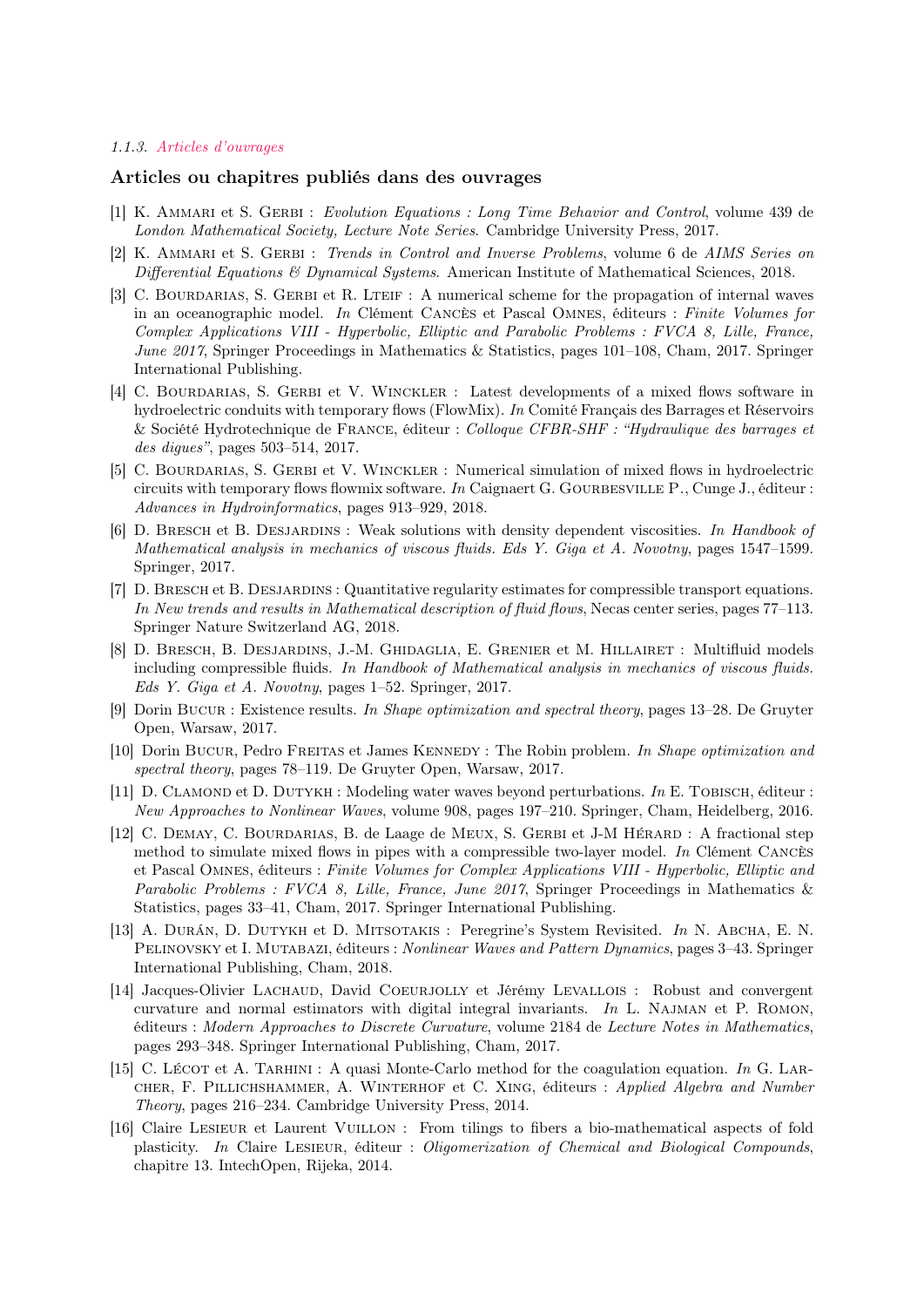- [17] N. MENDES, M. CHHAY, J. BERGER et D. DUTYKH : Numerical methods for diffusion phenomena in building physics. PUCPRess, Curitiba, Parana, 1 édition, 2017.
- [18] L Roques, J-P Rossi, H Berestycki, J Rousselet, J Garnier, J-M Roquejoffre, L Rossi, S SOUBEYRAND et C ROBINET : Modeling the Spatio-temporal Dynamics of the Pine Processionary Moth, pages 227–263. Springer Netherlands, 2015.

## 1.1.4. Colloques, congrès, séminaires

#### Articles publiés dans des actes de colloques

- [1] M. Abdykarim, J. Berger, D. Dutykh et A. Agbossou : Efficient Numerical Method For Long Term Simulation Of Insulated Wall. In Building Simulation Conference Proceedings, pages 1–8, Rome, Italy, 2019. IBPSA.
- [2] D. ANTUNES, J.-O. LACHAUD et H. TALBOT : Digital curvature evolution model for image segmentation. In International Conference on Discrete Geometry for Computer Imagery (DGCI'2019), Marne-la-Vallée, France, volume 11414 de Lecture Notes in Computer Science, pages 15–26. Springer, 2019.
- [3] Mitali BAFNA, Satyanarayana V. LOKAM, Sébastien TAVENAS et Ameya VELINGKER : On the sensitivity conjecture for read-k formulas. In Proceedings of Symposium on Mathematical Foundations of Computer Science (MFCS), pages 16 :1–16 :14, 2016.
- [4] Jean-Daniel Boissonnat, Karthik C. S. et Sébastien Tavenas : Building efficient and compact data structures for simplicial complexes. In Proceedings of Symposium on Computational Geometry  $(SoCG)$ , pages 642–656, 2015.
- [5] Dorin Bucur et Pedro Freitas : A free boundary approach to the Faber-Krahn inequality. In Geometric and computational spectral theory, volume 700 de Contemp. Math., pages 73–86. Amer. Math. Soc., Providence, RI, 2017.
- [6] Thomas Caissard, David Coeurjolly, Jacques-Olivier. Lachaud et Tristan Roussillon : Heat kernel laplace-Beltrami operator on digital surfaces. In W. G. KROPATSCH, N. M. ARTNER et I. JAnusch, éditeurs : Discrete Geometry for Computer Imagery : 20th IAPR International Conference, DGCI 2017, Vienna, Austria, September 19 – 21, 2017, Proceedings, volume 10502 de Lecture Notes in Computer Science, pages 241–253, Cham, 2017. Springer International Publishing.
- [7] F. Carbone, D. Dutykh, J. M. Dudley et F. Dias : Extreme wave run-up on a vertical cliff. In Zbornik radova konferencije MIT 2013, pages 99–103, Beograd, Serbira, 2014. Prirodno matematicki fakultet Uiverziteta u Pristini.
- [8] Annette CASAGRANDE, Edisson LOZA-AGUIRRE et Laurent VUILLON : Improving strategic scanning information analysis : An alternative measure for information proximity evaluation. In 2015 International Conference on Enterprise Systems (ES), pages 1–8, Oct 2015.
- [9] M. Chhay, D. Dutykh, M. Gisclon et C. Ruyer-Quil : Modélisation mathématiques des films minces. In Congrès Français de Mécanique, Lyon, France, 2015. Association Française de Mécanique.
- [10] D. CLAMOND et D. DUTYKH : A Non-Hydrostatic Non-Dispersive Shallow Water Model. In Advances in Hydroinformatics, pages 189–196. Springer Singapore, Singapore, 2014.
- [11] D. CLAMOND, D. DUTYKH et A. GALLIGO : Computer Algebra Applied to a Solitary Waves Study. In Proceedings of the 2015 ACM on International Symposium on Symbolic and Algebraic Computation - ISSAC '15, pages 125–132, New York, USA, 2015. ACM Press.
- [12] David COEURJOLLY, Pierre GUETH et Jacques-Olivier LACHAUD : Digital surface regularization by normal vector field alignment. In W. G. KROPATSCH, N. M. ARTNER et I. JANUSCH, éditeurs : Discrete Geometry for Computer Imagery : 20th IAPR International Conference, DGCI 2017, Vienna, Austria, September 19 – 21, 2017, Proceedings, volume 10502 de Lecture Notes in Computer Science, pages 197–209, Cham, 2017. Springer International Publishing.
- [13] David COEURJOLLY, Pierre GUETH et Jacques-Olivier LACHAUD : Regularization of voxel art. In SIGGRAPH Talk 2018, 2018.
- [14] Simon Colin, Rodolphe Lepigre et Gabriel Scherer : Unboxing mutually recursive type definitions in ocaml. In Proceedings of JFLA, Les Rousses, France, 30th January to 2nd February 2019., 2019.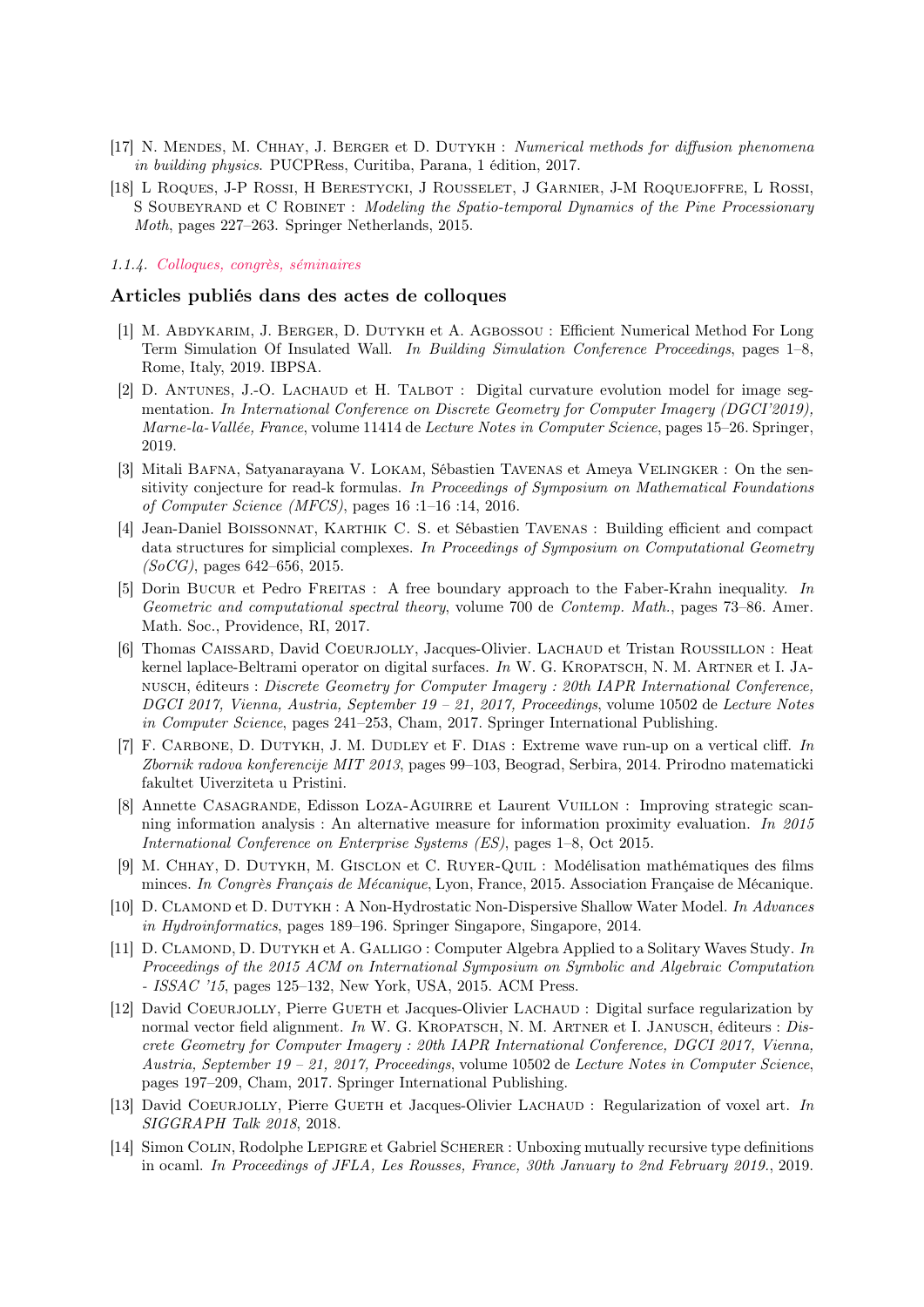- [15] Louis Cuel, Jacques-Olivier Lachaud, Quentin Mérigot et Boris Thibert : Robust normal estimation using order-k voronoi covariance. In Proc. 30th European Workshop on Computational Geometry (EuroCG 2014), Dead Sea, Israel, March 3-5 2014.
- [16] Louis Cuel, Jacques-Olivier Lachaud et Boris Thibert : Voronoi-based geometry estimator for 3d digital surfaces. In Elena Barcucci, Andrea Frosini et Simone Rinaldi, éditeurs : Proc. Int. Conf. on Discrete Geometry for Computer Imagery (DGCI'2014), Sienna, Italy, volume 8668 de Lecture Notes in Computer Science, pages 134–149. Springer International Publishing, 2014.
- [17] I. Didenkulova, D. Dutykh et D. Senichev : Statistics for long wave run-up on a slopping beach : theoretical predictions and experimental data. In 15th Plinius Conference on Mediterranean Risks, page 38, Giardini Naxos, Italy, 2016. Plinius Conference Abstracts.
- [18] I. Didenkulova, D. Senichev et D. Dutykh : Statistics for long irregular wave run-up on a plane beach from direct numerical simulations. In European Geosciences Union, page 19133, Vienna, Austria, 2017. Geophysical Research Abstracts.
- [19] Eric Domenjoud, Bastien Laboureix et Laurent Vuillon : Facet connectedness of arithmetic discrete hyperplanes with non-zero shift. In Discrete Geometry for Computer Imagery. Springer International Publishing, 2019.
- [20] Eric Domenjoud, Xavier Provençal et Laurent Vuillon : Facet connectedness of discrete hyperplanes with zero intercept : The general case. In Elena Barcucci, Andrea Frosini et Simone Rinaldi, éditeurs : Discrete Geometry for Computer Imagery, pages 1–12, Cham, 2014. Springer International Publishing.
- [21] Paolo Dulio, Andrea Frosini, Simone Rinaldi, Lama Tarsissi et Laurent Vuillon : First steps in the algorithmic reconstruction of digital convex sets. In Srečko BRLEK, Francesco DOLCE, Christophe REUTENAUER et Élise VANDOMME, éditeurs : Combinatorics on Words, pages 164–176, Cham, 2017. Springer International Publishing.
- [22] D. Dutykh et J.-G. Caputo : Sine-Gordon dynamics on graphs. In O. O. Kochubey, éditeur : Applied problems of the fluid mechanics and heat and mass transfer, pages 29–31. Dnipropetrovsk National University, Dnipropetrovsk, Ukraine, 2014.
- [23] D. DUTYKH et D. CLAMOND : Modified Shallow Water Equations for Mild-slope Seabeds. In The 29th International Workshop on Water Waves and Floating Bodies, pages 1–4, Osaka, Japan, 2014.
- [24] Clovis Eberhart et Tom Hirschowitz : Justified sequences in string diagrams : a comparison between two approaches to concurrent game semantics. In Filippo BONCHI et Barbara KÖNIG, éditeurs : Proceedings of the 7th International Conference on Algebra and Coalgebra in Computer Science, volume 72 de LIPIcs, pages 10 :1–10 :16. Schloss Dagstuhl - Leibniz-Zentrum fuer Informatik, 2017.
- [25] Clovis EBERHART et Tom HIRSCHOWITZ : What's in a game? : A theory of game models. In Anuj DAWAR et Erich GRÄDEL, éditeurs : Proceedings of the 33rd Symposium on Logic in Computer Science, pages 374–383, 2018.
- [26] Clovis Eberhart, Tom Hirschowitz et Alexis Laouar : Template games, simple games, and day convolution. In Proceedings of the 3rd International Conference on Formal Structures for Computation and Deduction, LIPIcs. Schloss Dagstuhl - Leibniz-Zentrum fuer Informatik, 2019. To appear.
- [27] Clovis Eberhart, Tom Hirschowitz et Thomas Seiller : An intensionally fully-abstract sheaf model for pi. In Lawrence S. Moss et Pawel Sobocinski, éditeurs : Proceedings of the 6th International Conference on Algebra and Coalgebra in Computer Science, volume 35 de LIPIcs, pages 86–100. Schloss Dagstuhl - Leibniz-Zentrum fuer Informatik, 2015. Best paper award (ex  $xqu$ o).
- [28] Marion Foare, Jacques-Olivier Lachaud et Hugues Talbot : Image restoration and segmentation using the Ambrosio-Tortorelli functional and discrete calculus. In Pattern Recognition (ICPR), 2016 23rd International Conference on, pages 1418–1423, Cancun, Mexico, 2016. IEEE.
- [29] Marion FOARE, Jacques-Olivier LACHAUD et Hugues TALBOT : Numerical implementation of the ambrosio-tortorelli functional using discrete calculus and application to image resoration and inpainting. In Proc. 1st Workshop on Reproducible Research in Pattern Recognition (RRPR2016), pages 91–103, Cancun, Mexico, 2016.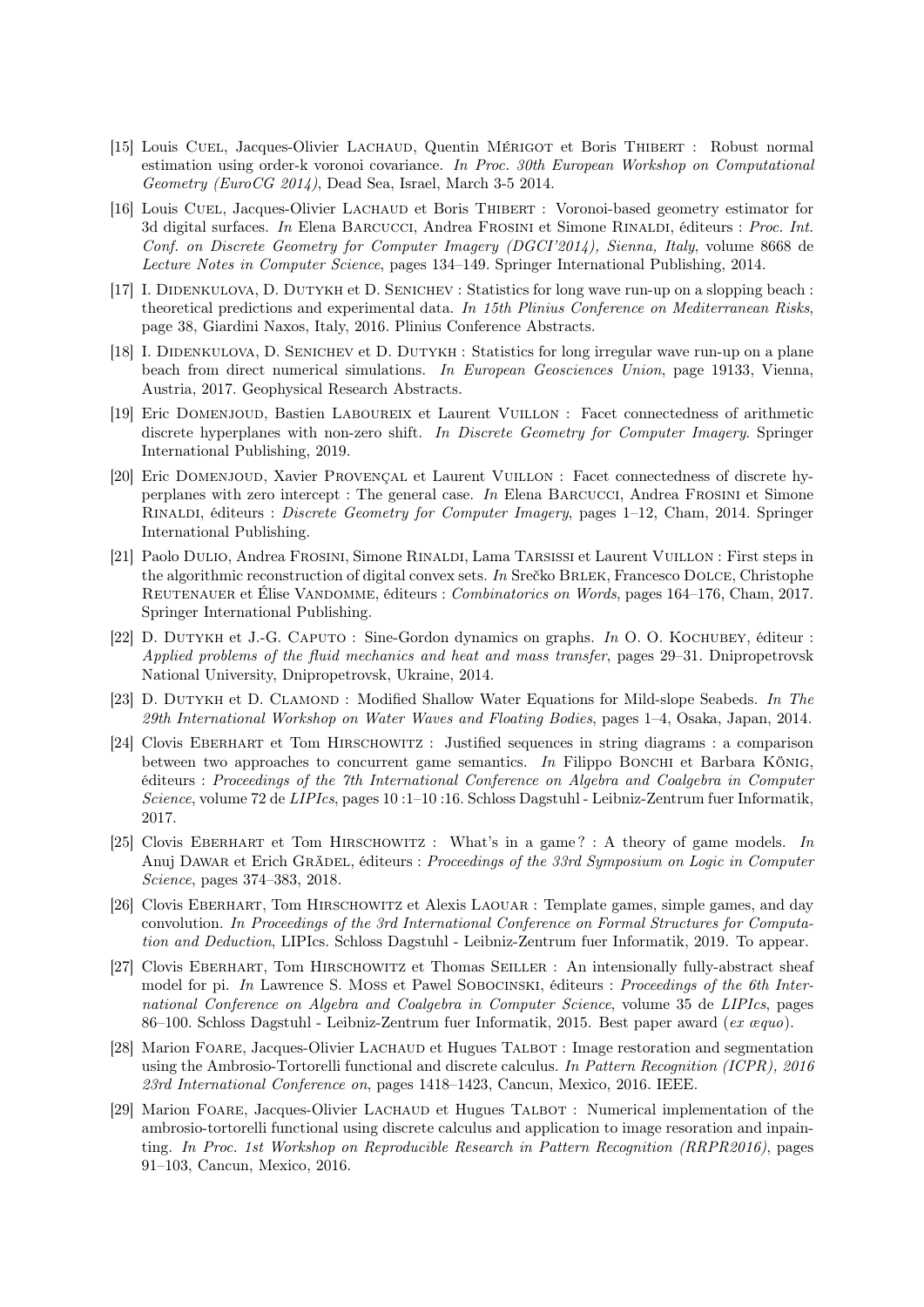- [30] A. GALLIGO, D. DUTYKH et D. CLAMOND : On detection of solitary waves, using phase diagrams and real discriminant. In Encuentros de Algebra Computacional y aplicaciones, pages 119–122. Barcelona, Spain, 2014.
- [31] Ignacio García-Marco, Pascal Koiran et Sébastien Tavenas : Log-concavity and lower bounds for arithmetic circuits. In Proceedings of Mathematical Foundations of Computer Science (MFCS), pages 361–371, 2015.
- [32] Ignacio García-Marco, Pascal Koiran et Sébastien Tavenas : Log-concavity and lower bounds for arithmetic circuits. In Proceedings of Mathematical Foundations of Computer Science (MFCS), pages 361–371, 2015.
- [33] H. Geoffroy, J. Berger, B. Colange, S. Lespinats, D. Dutykh, C. Buhe et G. Sauce : Use Of Multidimensional Scaling For Fault Detection Or Monitoring Support In A Continuous Commissioning. In IBPSA Conference Proceedings, pages 1–8, Rome, Italy, 2019. IBPSA.
- [34] M. Gisclon, M. Chhay, D. Dutykh et C. Ruyer-Quil : Modélisation mathématique des films minces avec applications aux transferts de chaleur. In Congrès Français de Mécanique, Lille, France, 2017. Association Française de Mécanique.
- [35] Florent Grélard, Fabien Baldacci, Anne Vialard et Jacques-Olivier Lachaud : Precise crosssection estimation on tubular organs. In George Azzopardi et Nicolai Petkov, éditeurs : Proc. Computer Analysis of Images and Patterns (CAIP'2015), La Valetta, Malta, volume 9257 de Lecture Notes in Computer Science, pages 277–288. Springer International Publishing, 2015.
- [36] V. GUINOT, D. CLAMOND et D. DUTYKH : Finite Volume Implementation of Non-Dispersive, Non-Hydrostatic Shallow Water Equations. In Advances in Hydroinformatics, pages 197–206. Springer Singapore, Singapore, 2014.
- [37] André Hirschowitz, Tom Hirschowitz et Nicolas Tabareau : Wild omega-categories for the homotopy hypothesis in type theory. In Proceedings of the 22nd International Conference on Typed Lambda Calculi and Applications, volume 38 de LIPIcs, pages 226–240. Schloss Dagstuhl - Leibniz-Zentrum fuer Informatik, 2015.
- [38] Karthik C. S. et Sébastien Tavenas : On the sensitivity conjecture for disjunctive normal forms. In Proceedings of Foundations of Software Technology and Theoretical Computer Science (FSTTCS), pages 15 :1–15 :15, 2016.
- [39] Neeraj Kayal, Vineet Nair, Chandan Saha et Sébastien Tavenas : Reconstruction of full rank algebraic branching programs. In Proceedings of Computational Complexity Conference (CCC), pages 21 :1–21 :61, 2017.
- [40] Neeraj Kayal, Chandan Saha et Sébastien Tavenas : An almost cubic lower bound for depth three arithmetic circuits. In Proceedings of International Colloquium on Automata, Languages, and Programming (ICALP), pages 33 :1–33 :15, 2016.
- [41] Neeraj Kayal, Chandan Saha et Sébastien Tavenas : On the size of homogeneous and of depth four formulas with low individual degree. In Proceedings of Symposium on Theory of Computing (STOC), pages 626–632, 2016.
- [42] Bertarnd Kerautret, Adrien Krähenbühl, Isabelle Debled-Rennesson et Jacques Olivier Lachaud : 3d geometric analysis of tubular objects based on surface normal accumulation. In Vittorio MURINO et Enrico PUPPO, éditeurs : Proc. Image Analysis and Processing (ICIAP 2015), Genova, Italy, volume 9279 de Lecture Notes in Computer Science, pages 319–331. Springer International Publishing, 2015.
- [43] Bertrand Kerautret, Adrien Krähenbühl, Isabelle Debled-Rennesson et Jacques-Olivier La- $CHAUD$ : Centerline detection on partial mesh scans by confidence vote in accumulation map. In Pattern Recognition (ICPR), 2016 23rd International Conference on, pages 1376–1381, Cancun, Mexico, 2016. IEEE.
- [44] Bertrand Kerautret, Adrien Krähenbühl, Isabelle Debled-Rennesson et Jacques-Olivier Lachaud : On the implementation of centerline extraction based on confidence vote in accumulation map. In International Workshop on Reproducible Research in Pattern Recognition, pages 116–130. Springer, Cham, 2016.